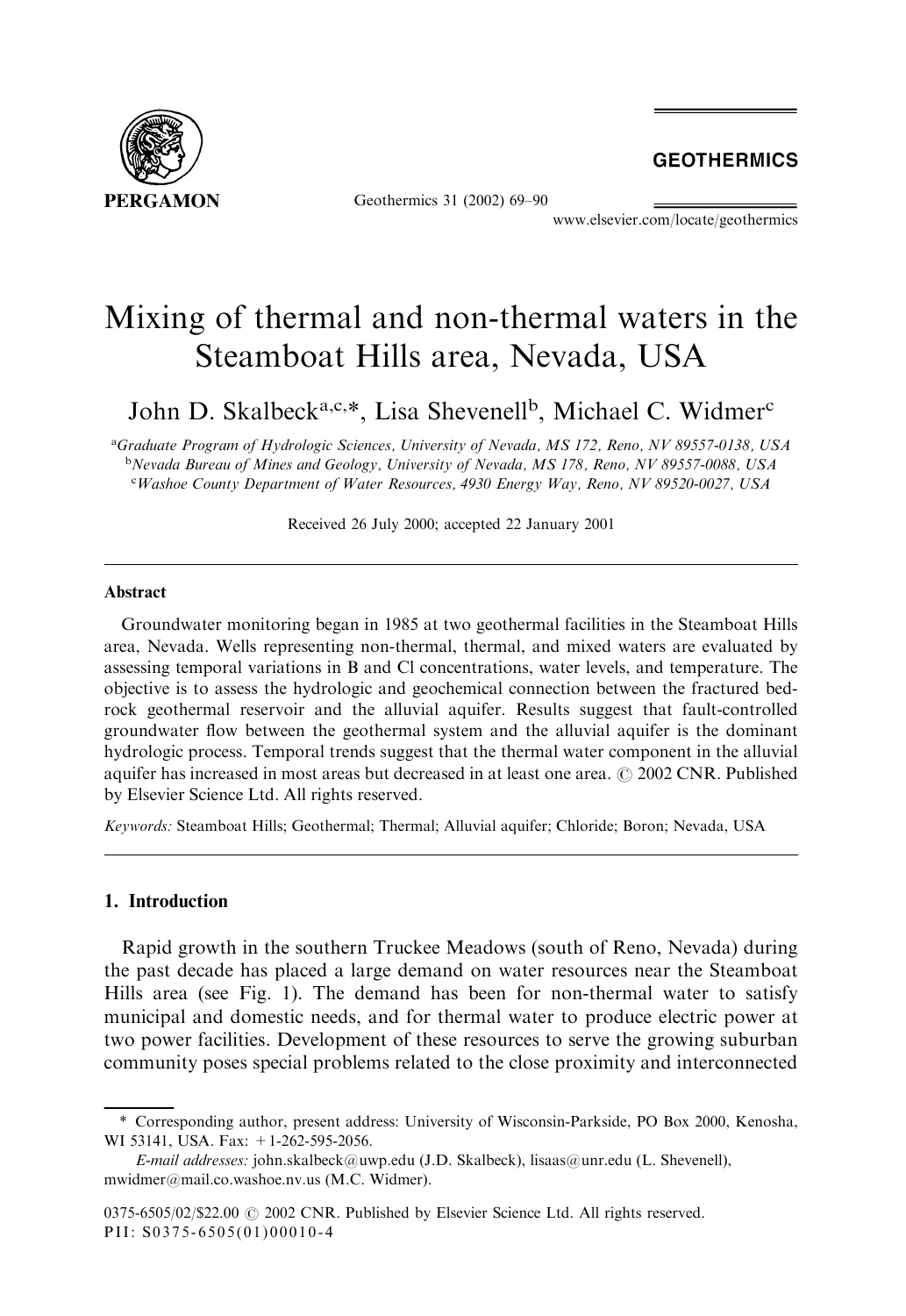

Fig. 1. Location map of the Steamboat Hills area, Nevada.

nature of these two water resources. Many communities in the western United States face similar questions regarding management of water resources for competing uses.

The Washoe County Department of Water Resources, Utility Services Division (Washoe County) began producing the municipal water supply from alluvial aquifers around the Steamboat Hills in 1985. The two geothermal production facilities, currently SB Geo, Inc. (SBG) and Caithness Power, Inc. (CPI), began operating in the Steamboat Hills in January 1987 and February 1988, respectively. Washoe County, SBG, and CPI are interested in long-term production of their resources but recognize that a thorough understanding of the hydrogeology of the collective groundwater system is essential for preservation of the water resources in the area. The key question regarding the hydrogeology of the system is the nature of the hydraulic connection between the fractured bedrock geothermal reservoir and the alluvial aquifer. By evaluating the interconnection between the geothermal reservoir and alluvial aquifer systems, resource management decisions can be made in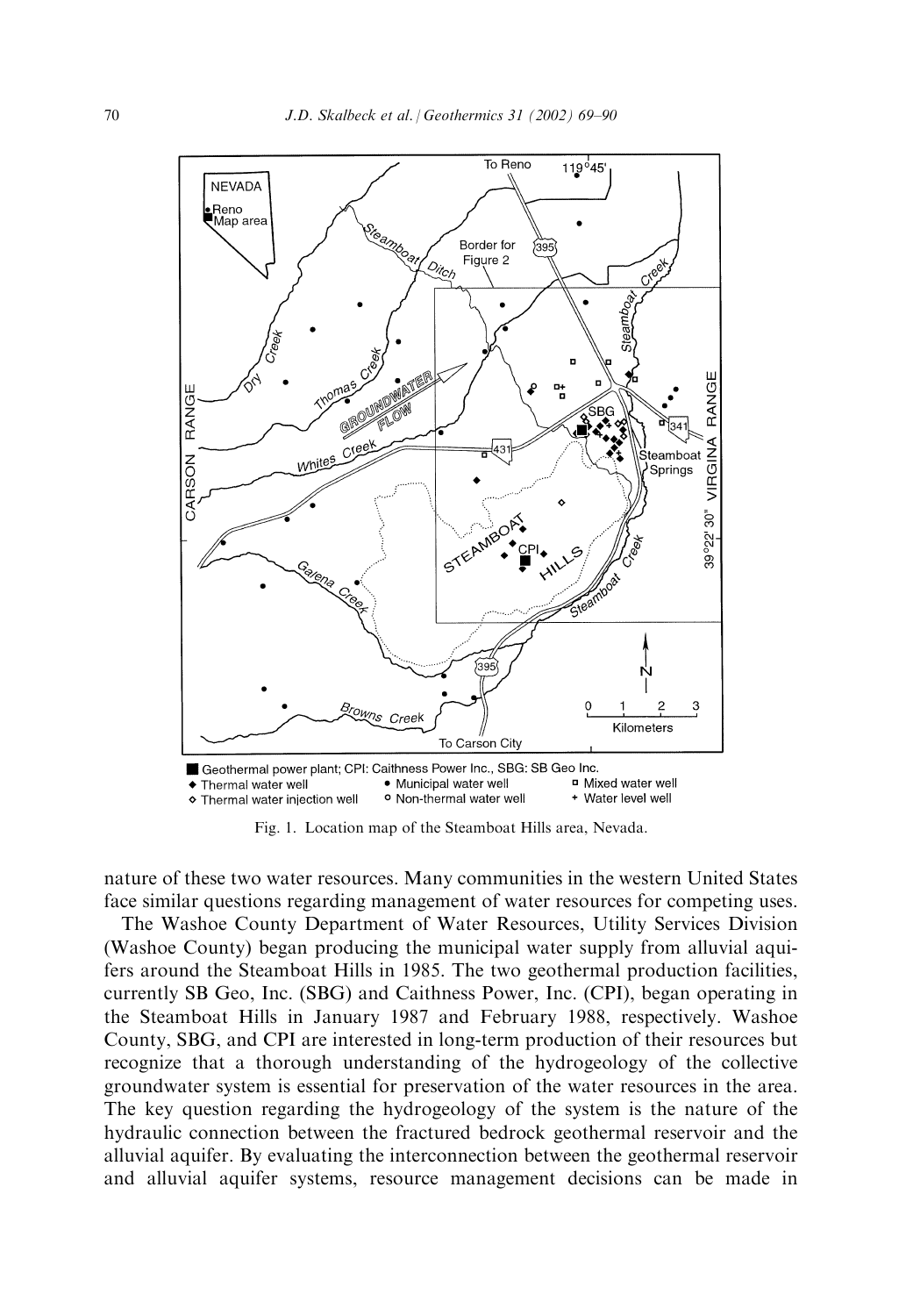attempts to minimize adverse impacts to both resources. This study employs geochemical data to evaluate mixing of non-thermal and thermal waters to provide insight into the hydrogeology of the area.

Hot-spring flow at Steamboat Springs, located northeast of the Steamboat Hills, began declining in 1986 and ceased completely in 1987. Below-normal precipitation from 1986 to 1994, as well as reduced irrigation (resulting in reduced recharge to the alluvial aquifer) in fields along the Steamboat Ditch (Fig. 1), caused water-level declines in alluvial aquifer monitor wells. The initiation of non-thermal water and thermal water production was coincident with these events and prompted the US Geological Survey to initiate a study to evaluate factors affecting hot-spring activity in the area (Sorey and Colvard, 1992). The focus of that study was to identify the pertinent causes for the change in hydraulic conditions in the area. Additional studies were conducted following initiation of resource production to evaluate water chemistry relationships in the area and assess potential impacts from geothermal production (Yeamans, 1988; van de Kamp and Goranson, 1990; Goranson, 1991; Environmental Management Associates, 1993). Major and trace element chemistry and stable isotope data were also obtained from thermal and non-thermal waters in Steamboat Hills, Steamboat Springs, regional streams and creeks, and precipitation (Nehring, 1980; Ingraham and Taylor, 1991; Mariner and Janik, 1995). These data suggest that the same thermal source fluid is intercepted at the two geothermal power facilities; however, the existing data did not provide clear evidence that the recharge origin for the geothermal system is similar to the alluvial aquifer.

The development of both thermal and non-thermal water resources has affected wells in the combined discharge area east of Steamboat Hills near Steamboat Creek (Fig. 1, near the junction of US 395 and Nevada 431 and 341). The purpose of this study is to identify causes of water quality degradation or improvement at public and domestic water supply wells in this discharge area, and to document changes in the contribution of thermal waters to this area, along with possible causes. The temporal relationship of production activities and water quality trends for both of these water resources is evaluated to determine the importance of faults to fluid flow.

## 2. Background

#### 2.1. Location and climatic setting

The Steamboat Hills consist of a northeast-southwest trending topographically prominent bedrock ridge located at the southern boundary of Truckee Meadows in central Washoe County, Nevada. The Truckee Meadows is a north-south trending basin bordered on the west by the Carson Range and on the east by the Virginia Range. The Steamboat Hills lie between US 395 and Nevada 431 (Fig. 1). The city of Reno is located approximately 15 km to the north but recent expansion has filled in most of the area between Reno and the Steamboat Hills.

Precipitation is influenced greatly by oroclinal effects from the Carson Range, which creates a strong rain-shadow effect. Annual precipitation, falling primarily as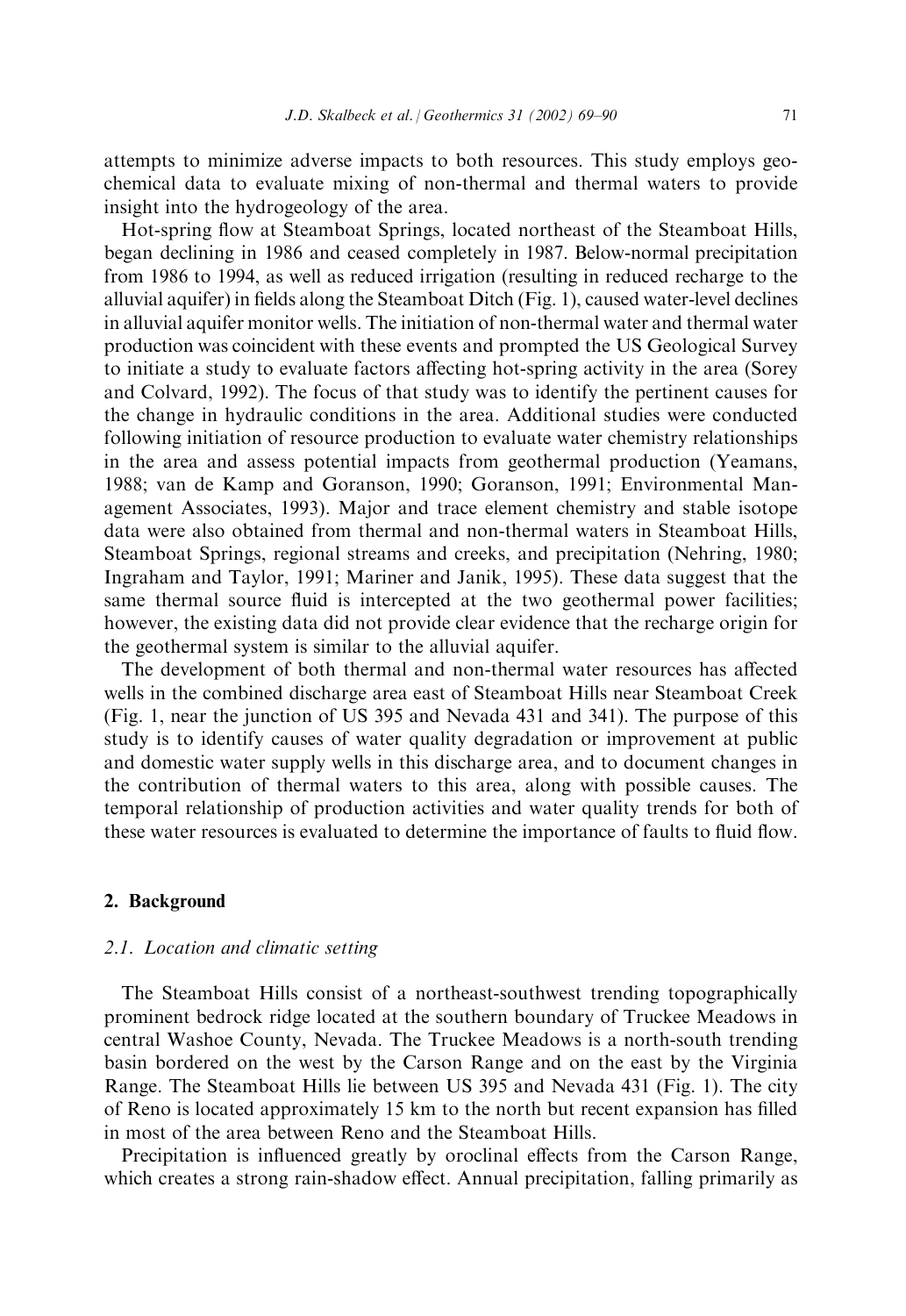snow, averages 147 cm at higher elevations in the Carson Range (based on a 19 year average at Marlette Lake), whereas the average annual precipitation in Reno, falling primarily as rain, is only about 18 cm (based on a 54 year average at Reno/Tahoe International Airport; Desert Research Institute, 2000). Steamboat Creek is the principal drainage within the area and is a major tributary to the Truckee River, which originates at Lake Tahoe (located 20 km southwest of Steamboat Hills) and discharges into Pyramid Lake (located 60 km northeast of Steamboat Hills). The majority of runoff comes from snow that precipitates on the east flank of the Carson Range. The predominant tributaries in the area include: Dry Creek, Thomas Creek, Whites Creek, Galena Creek and Browns Creek. The Steamboat Springs geothermal area is located on the northeastern flank of the Steamboat Hills (Fig. 1).

# 2.2. Geology

The geology of the area has been described by White et al. (1964), Thompson and White (1964), Tabor and Ellen (1975), Bonham and Rogers (1983), and Bonham and Bell (1993). The basement bedrock consists of fractured Cretaceous granodiorite intruded into older metasedimentary and metavolcanic rocks. The basement rocks are overlain by faulted andesite, dacite, and basalt flows, flow breccias, intrusive bodies, and tuff-breccias of the Tertiary Kate Peak Formation. These rocks are disrupted by at least three prominent fault systems that trend north–south (rangefront system), northeast–southwest, and northwest–southeast. Quaternary rhyolite domes occur along the northeast–southwest fault trend. Geothermal production is primarily from the fractured granodiorite, predominantly along the northeastsouthwest trending fault system.

The generally sandy cobble to boulder gravel-rich sediments of the Mount Rose fan complex are the dominant alluvial deposits located west and north of the Steamboat Hills. These alluvial deposits, as well as the fractured volcanic rocks, are the primary sources of municipal and domestic water supply. Drilling logs indicate that the maximum thickness of these sediments is over 365 m (Washoe County, internal files) and gravity data suggest that the depth to bedrock may be as much as 400 m (Abbott and Louie, 2000).

# 2.3. Hydrogeology and geochemistry

Cohen and Loeltz (1964) discuss the hydrogeology and geochemistry of Truckee Meadows. The hydrology, activity, and heat flow of Steamboat Springs are discussed by White (1968) and time-variant hydrogeology and geochemistry are presented by Lyles (1985). Cooley et al. (1971) developed numerical models of surface water and groundwater hydrology in the Truckee Meadows. Bateman and Scheibach (1975) and Flynn and Ghusn (1984) have evaluated geothermal activity in the Truckee Meadows area. Goranson (1991) and DeRocher (1996) summarize the geochemistry from geothermal well monitoring in the Steamboat Hills.

Water-level contours show that the general groundwater gradient in the alluvial aquifer is from the range fronts (Carson and Virgina Ranges) toward Steamboat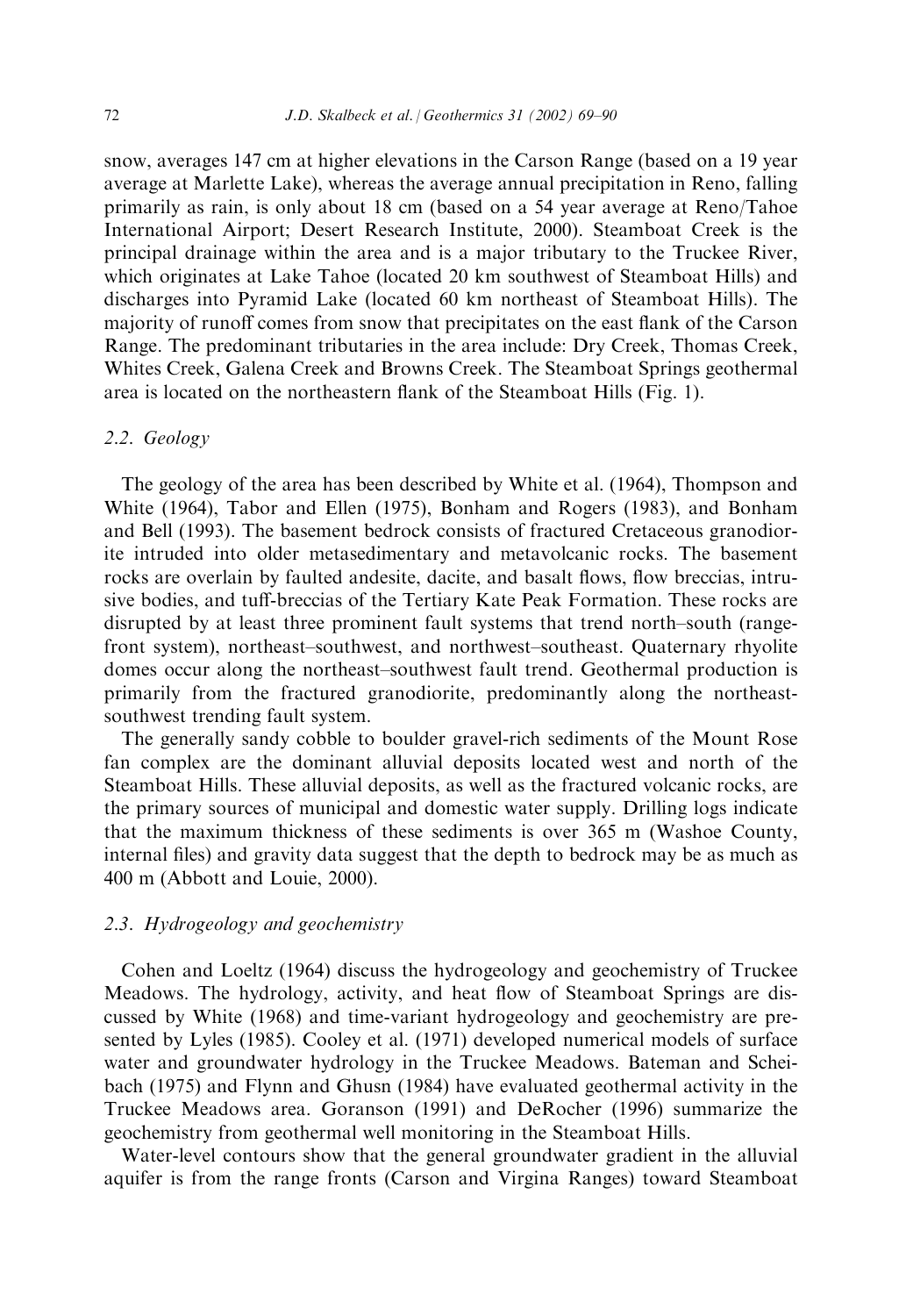Creek. In the study area, the groundwater flows generally toward the northeast (Fig. 1). Streamflow measurements show that Steamboat Creek is a gaining stream throughout the southern Truckee Meadows and thus is a discharge region for both thermal and non-thermal waters (Lyles, 1985). Similarities in water chemistry characteristics and decreases in hydraulic head at monitoring wells suggest that the fractured bedrock geothermal reservoir and alluvial aquifer are hydrologically connected within a regional scale flow system (Sorey and Colvard, 1992). Isotope data have been used to delineate possible recharge areas in the Steamboat Hills area. Oxygen and hydrogen isotope data show that hot-spring waters from Steamboat Springs are enriched in <sup>18</sup>O due to high-temperature (140–230°C) rock–water interaction; however, deuterium values for the hot-springs water match values for present-day precipitation falling at elevations near 2100 m in the Carson Range (Nehring, 1980).

Production testing at both facilities indicates that flow of thermal water is fracture controlled. van de Kamp and Goranson (1990) postulate two geothermal systems within the Steamboat Hills: a high temperature system  $(220^{\circ}C)$  tapped by CPI wells with a maximum depth of 760 m (elevation of 915 m above mean sea level [amsl]), and a moderate temperature system  $(170^{\circ}C)$  tapped by SBG with depths between 122 and 213 m (elevations between 1220 m and 1430 m amsl). Sorey and Colvard (1992) and Mariner and Janik (1995) postulate a single geothermal reservoir that supplies thermal water to both plants.

Thermal and non-thermal waters are chemically distinct in the Steamboat Hills area. Thermal waters are characterized by: temperatures greater than  $20^{\circ}$ C; total dissolved solids concentrations up to 2200 mg/l; elevated concentrations of arsenic (As), boron (B), and chloride (Cl); and a uniform Cl/B ratio of about 20 (White, 1968; Bateman and Scheibach, 1975). Cl, which is assumed to act as a conservative tracer in groundwater, is characteristically found at higher concentrations in thermal water relative to non-thermal water. Concentrations of Cl in flashed thermal water range from 800 to 900 mg/l (Goranson, 1991; DeRocher, 1996), whereas concentrations in non-thermal water are generally less than 3 mg/l (Cohen and Loeltz, 1964).

## 3. Methods

Data compiled by Washoe County (available from the third author, M.C. Widmer, upon written request) from SBG and CPI reports and data from Nehring (1980), Ingraham and Taylor (1991), and Mariner and Janik (1995) were used for this study. Wells selected to represent non-thermal, thermal, and mixed waters (Fig. 2) were evaluated by assessing the temporal variations in B and Cl concentrations, water-levels, temperature, and by calculating the percentage of thermal water in alluvial wells located in the discharge area of the geothermal system. Available well log data (Washoe County internal files) and mapped faults (Tabor and Ellen, 1975; Bonham and Rogers, 1983; Bonham and Bell, 1993) were used to assess groundwater flow paths and the possible hydrologic connections between the fractured bedrock geothermal system and the alluvial aquifer.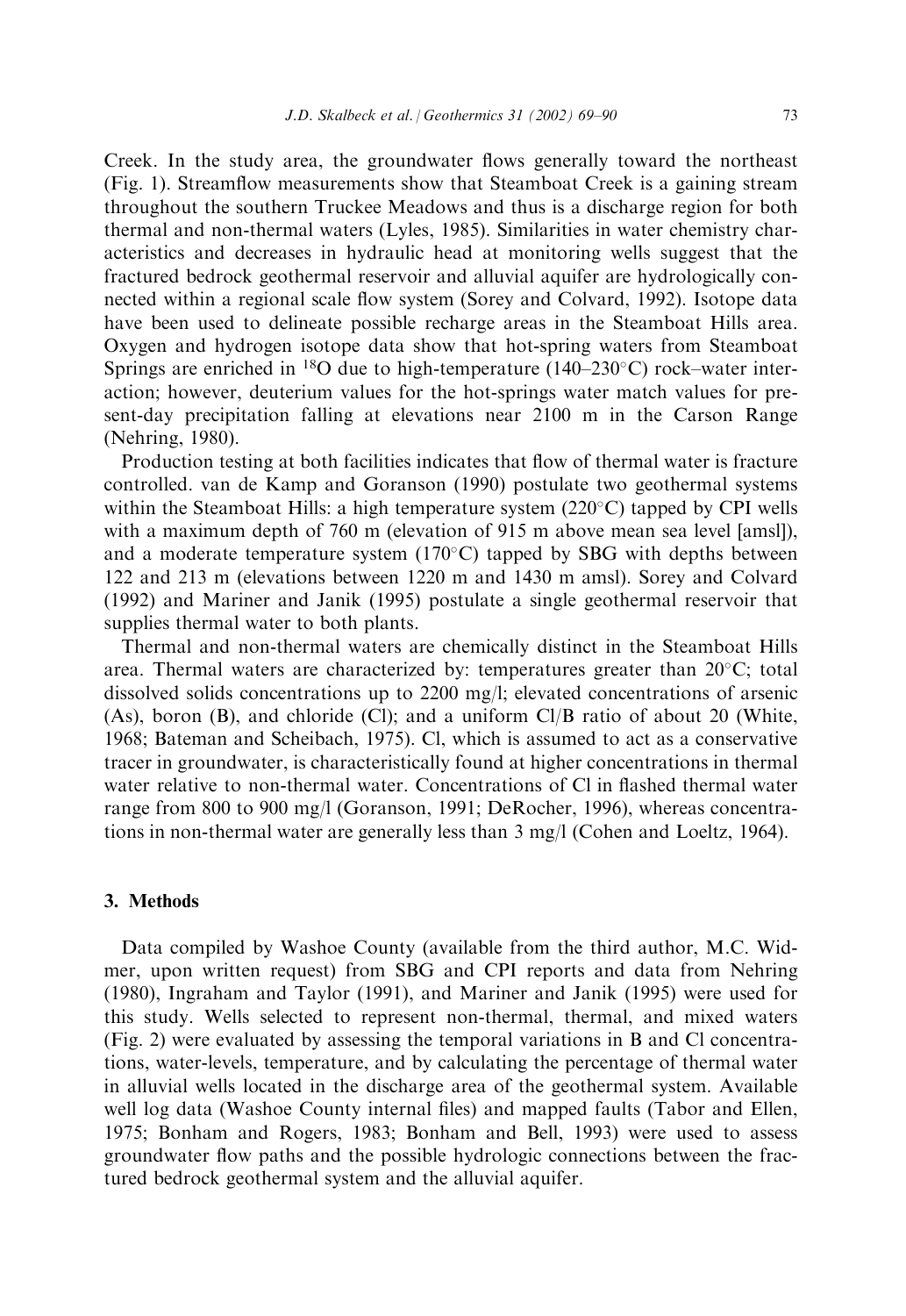

Fig. 2. Study area location map. Thermal, non-thermal, mixed water, and water level wells and hydrologically significant faults referenced in this study are labeled.

## 4. Results

Completion details for wells evaluated in this study are provided in Table 1. A summary of available water chemistry for the study wells is presented in Table 2. The summary includes minimum and maximum temperature and B and Cl concentrations, date of the maximum value of each, factor of increase from minimum to maximum, and the range of sampling dates.

The B versus Cl data from the current work, Nehring (1980), Ingraham and Taylor (1991), and Mariner and Janik (1995), are plotted on Fig. 3. These data represent cold waters (springs, creeks, snowmelt, non-thermal wells: Nehring, 1980; Ingraham and Taylor, 1991; and Washoe County data reported here), non-thermal domestic and municipal wells, domestic wells with mixed non-thermal and thermal water, and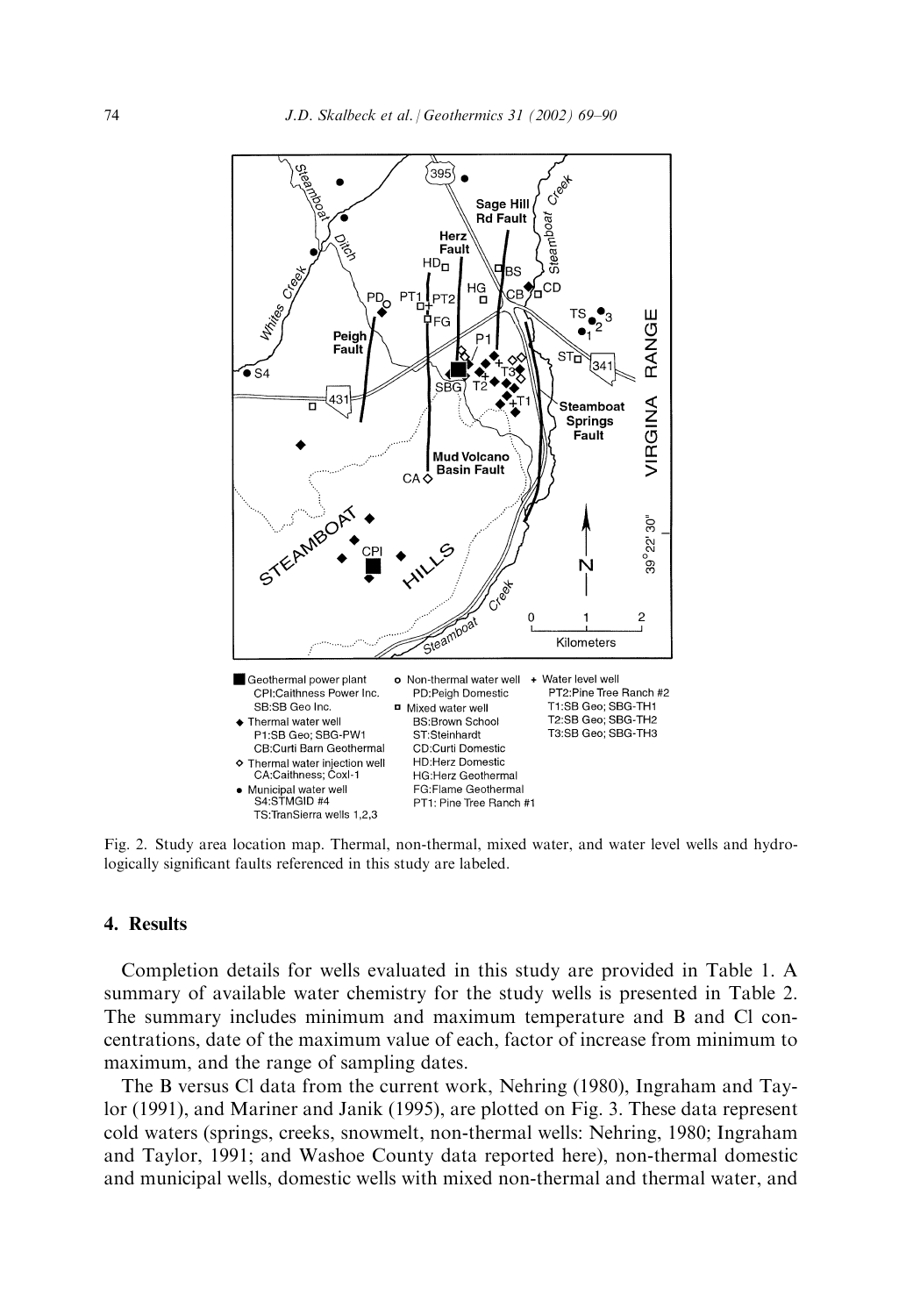| Well name             | Date<br>drilled | Well<br>elevation<br>(m) | Total<br>depth<br>(m) | Screen<br>interval<br>(m) | Seal<br>depth<br>(m) | Water<br>depth <sup>a</sup><br>(m) | Water<br>temperature <sup>a</sup><br>$(^{\circ}C)$ |
|-----------------------|-----------------|--------------------------|-----------------------|---------------------------|----------------------|------------------------------------|----------------------------------------------------|
| <b>Brown School</b>   | NA <sup>c</sup> | 1384                     | 116                   | NA                        | NA                   | NA                                 | NA                                                 |
| $CoxI-1$              | 1980            | 1538                     | 1058                  | $538 - 1058$ <sup>b</sup> | 538                  | 116                                | 182                                                |
| Curti Barn Geothermal | 1982            | 1379                     | 79                    | $55 - 74$                 | 15                   | 6                                  | 102                                                |
| Curti Domestic        | 1982            | 1379                     | 29                    | $24 - 29$                 | 24                   | 5                                  | 54                                                 |
| Herz Domestic         | 1955            | 1399                     | 34                    | $12 - 34$                 | NA                   | 9                                  | Cold                                               |
| Herz Geothermal       | NA              | 1402                     | 47                    | NA                        | 16                   | NA                                 | 57                                                 |
| Flame                 | NA.             | 1412                     | 30                    | NA.                       | <b>NA</b>            | 11                                 | NA                                                 |
| Peigh Domestic        | 1959            | 1442                     | 44                    | $16 - 26$                 | NA                   | 18                                 | Cold                                               |
| Peigh Pool            | 1970            | 1442                     | 70                    | OB <sup>d</sup>           | 24                   | 27                                 | 115                                                |
| Geothermal            |                 |                          |                       |                           |                      |                                    |                                                    |
| Pine Tree             | 1971            | 1415                     | 34                    | $18 - 32$                 | 14                   | 17                                 | 43                                                 |
| Ranch No. 1           |                 |                          |                       |                           |                      |                                    |                                                    |
| Pine Tree             | 1959            | 1414                     | 133                   | <b>OB</b>                 | 38                   | 16                                 | Hot                                                |
| Ranch No. 2           |                 |                          |                       |                           |                      |                                    |                                                    |
| SBG-PW1               | 1985            | 1438                     | 192                   | $181 - 192$               | 181                  | 9                                  | 165                                                |
| SBG-TH1               | 1991            | 1420                     | 272                   | $169 - 272^b$             | 169                  | 15                                 | 164                                                |
| SBG-TH <sub>2</sub>   | 1991            | 1423                     | 262                   | $183 - 262^b$             | 183                  | 19                                 | 163                                                |
| SBG-TH3               | 1991            | 1414                     | 277                   | $201 - 277$ <sup>b</sup>  | 201                  | 20                                 | 163                                                |
| STMGID No. 4          | 1981            | 1570                     | 253                   | $213 - 253$               | 33                   | 150                                | Cold                                               |
| Steinhardt            | 1979            | 1402                     | 41                    | $33 - 41$                 | 16                   | 23                                 | Cold                                               |
| TranSierra 4          | 1970            | 1391                     | 57                    | $55 - 57$                 | 15                   | 20                                 | Cold                                               |
|                       |                 |                          |                       |                           |                      |                                    |                                                    |

Table 1 Completion details for selected wells in Steamboat Hills, Nevada

<sup>a</sup> Following well completion.

**b** Open hole interval.

<sup>c</sup> NA: not available.

<sup>d</sup> OB: open at bottom.

geothermal production wells (Mariner and Janik, 1995 and current work). The majority of data fall along the same linear trend suggesting simple mixing of thermal and non-thermal waters and indicate a common source fluid for the thermal waters produced at both power plants. These data suggest a single geothermal system for Steamboat Hills as postulated by Sorey and Colvard (1992) and Mariner and Janik (1995). Subsequent B versus Cl plots include this local mixing trend line. For the purpose of this study, the data from the CPI wells are assumed to represent the geothermal reservoir water.

Temporal plots of B versus Cl for wells screened in the alluvial aquifer show that the waters are either non-thermal (e.g. Peigh Domestic well, Fig. 4a,), thermal (e.g. Curti Barn Geothermal well, Fig. 4b), or of mixed (e.g. Herz Geothermal well, Fig. 4c) water chemistry. These results show no temporal variation and thus can be used as type members for comparison with other wells. Based on these data, the Herz Geothermal well has mixed type water chemistry that has not varied appreciably over time.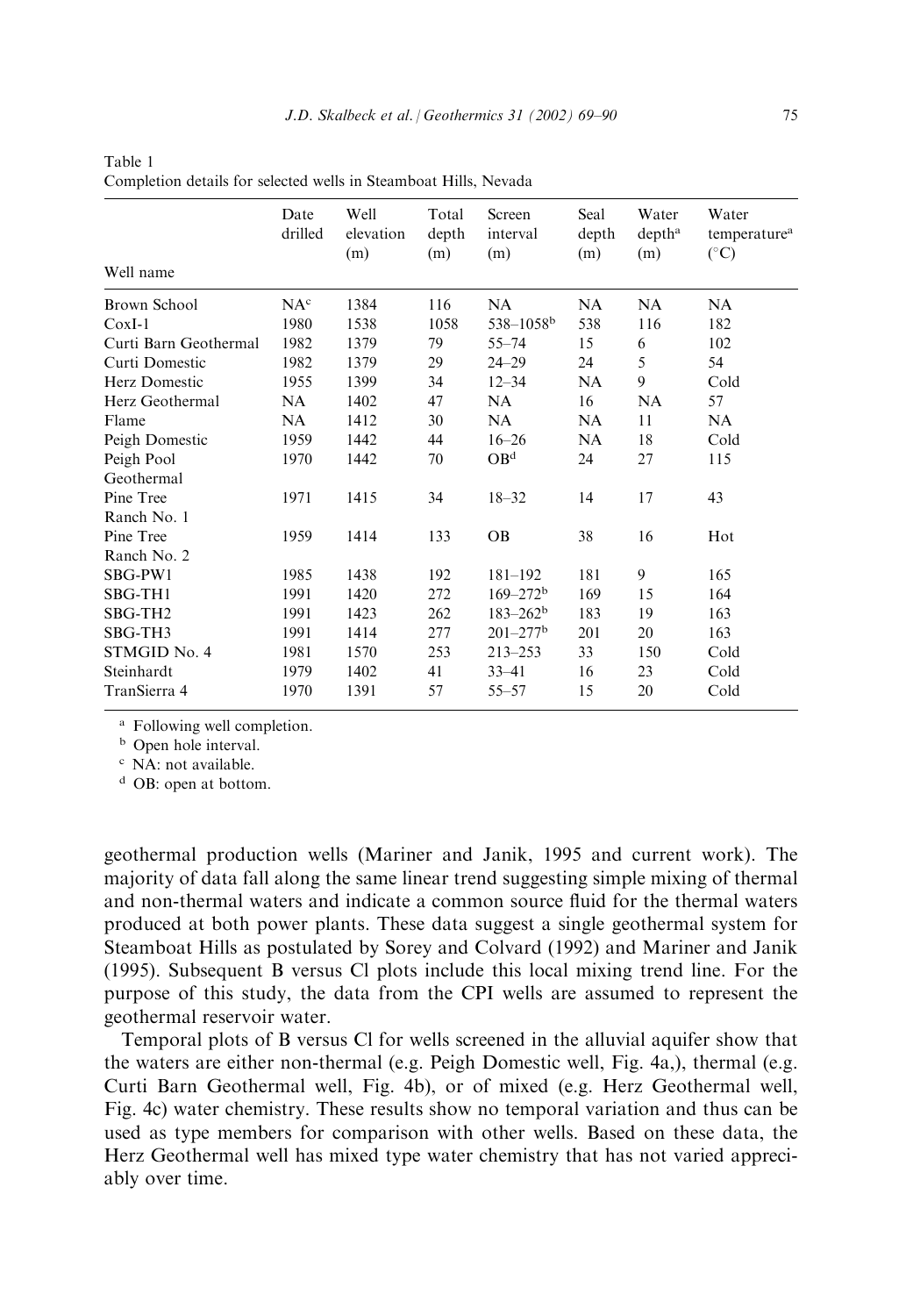|                           | Brown<br>School | Curti Barn<br>Geothermal | Curti<br>Domestic | Flame     | Herz Domestic | Herz<br>Geothermal | Peigh<br>Domestic | Pine Tree<br>Ranch No. 1 | Steinhardt |
|---------------------------|-----------------|--------------------------|-------------------|-----------|---------------|--------------------|-------------------|--------------------------|------------|
| Temperature $(^{\circ}C)$ |                 |                          |                   |           |               |                    |                   |                          |            |
| Minimum                   | 15              | 35                       | 21                | 44        | 3             | 49                 | 26                | 33                       | 32         |
| Maximum                   | 42              | 54                       | 37                | 59        | 31            | 55                 | 42                | 48                       | 34         |
| Maximum date              | $Sep-98$        | Sep-98                   | Sep-97            | Dec-87    | Sep-94        | Aug-89             | Dec-98            | $Jun-90b$                | $Jun-92$   |
| Factor increase           | 2.8             | 1.5                      | 1.8               | 1.3       | 10.3          | 1.1                | 1.6               | 1.5                      | 1.1        |
| <i>Boron</i> $(mg/l)$     |                 |                          |                   |           |               |                    |                   |                          |            |
| Minimum                   | 0.1             | 32                       | 1.6               | 6.9       | 0.1           |                    | 0.1               | 0.1                      | 5.6        |
| Maximum                   | 40.5            | 41.1                     | 16.7              | 25.7      | 4.5           | 19                 | 0.3               | 4.9                      | 13         |
| Maximum date              | Jun-94          | Jun-97                   | $Jun-97$          | $Jun-90b$ | $Jun-93$      | $Oct-89$           | Sep- $97c$        | Jul-89                   | $May-87a$  |
| Factor increase           | 405.0           | 1.3                      | 10.4              | 3.7       | 45.0          | 19.0               | 3.0               | 49.0                     | 2.3        |
| $Chloride$ ( $mg/l$ )     |                 |                          |                   |           |               |                    |                   |                          |            |
| Minimum                   | 3               | 660                      | 43                | 112       |               | 184                |                   | 2                        | 130        |
| Maximum                   | 743             | 844                      | 317               | 485       | 297           | 390                | 15                | 94                       | 300        |
| Maximum date              | $Sep-96$        | Mar-96                   | Mar-93            | $Jun-90b$ | Dec-92        | Jul-89             | $Sep-97$          | $Jun-90b$                | $May-87a$  |
| Factor increase           | 247.7           | 1.3                      | 7.4               | 4.3       | 297.0         | 2.1                | 15.0              | 47.0                     | 2.3        |
| Range of dates            |                 |                          |                   |           |               |                    |                   |                          |            |
| Beginning                 | Dec-84          | $May-87$                 | $May-87$          | Dec-84    | Dec-84        | Dec-84             | Dec-84            | Dec-84                   | $May-87$   |
| Ending                    | Dec-98          | $Sep-98$                 | Dec-98            | $Jun-90$  | Dec-94        | $Jun-93$           | Dec-98            | $Jun-90$                 | $Jun-92$   |

Table 2 Summary of chemistry data from study wells in Steamboat Hills, Nevada

<sup>a</sup> First data point collected from the well.<br><sup>b</sup> Last data point collected from the well.<br><sup>c</sup> Data fluctuate; maximum attained on more than one date.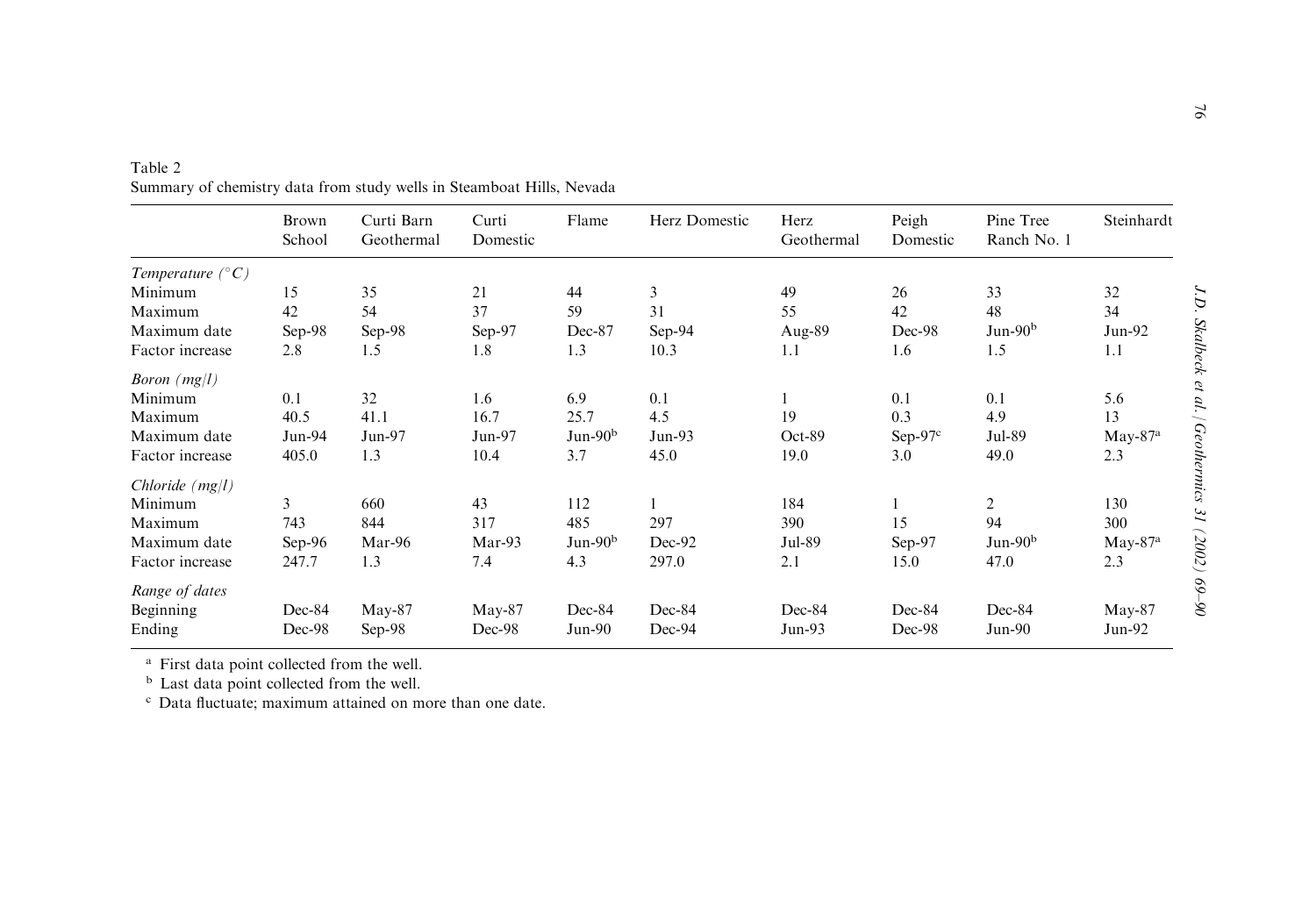

Fig. 3. Boron vs Cl for various water types in the Steamboat Hills area, Nevada. Local mixing trend is from the origin to maximum B/Cl concentration represented by the CPI/SBG geothermal production data. This local mixing trend is included on subsequent B versus Cl plots. Data for Cold Springs, Peigh Domestic, and STMGID No. 4 plot near the origin but are hidden under other symbols.

The temporal variation of B versus Cl for the Curti Domestic well shows a steady trend from non-thermal to mixed type water in 1988, with the maximum occurring in 1993, and with large variability during 1990 and thereafter (Fig. 5a). The Flame well also shows a steady trend from predominantly non-thermal water in 1985 to mixed type water chemistry through the last sampling date in June 1990 (Fig. 5b). The Pine Tree Ranch No. 1 well shows a similar trend (Fig. 5c) to the Flame well (i.e. trend from non-thermal water in 1985 to mixed type water chemistry in June 1990); however, the maximum concentrations in the Pine Tree Ranch No. 1 well are approximately 20% of the maximum concentrations in the Flame well. The Steinhardt well exhibits the opposite B versus Cl variation, trending from mixed water in 1987 toward non-thermal type water chemistry through 1992 (Fig. 5d). The mixing trend at each of these wells follows the local mixing trend for the study area.

Cl vs B concentrations in the Herz Domestic well illustrate three distinct mixing trends (Fig. 6a). The Brown School well shows the same three trends but with greater definition due to higher concentrations and greater variability through time (Fig. 6b). The first trend shows significant increases in Cl with only slight increase in B through 1991 for the Herz Domestic well and through 1989 for the Brown School well. The second trend shows B and Cl variations trending toward the thermal type water signature through 1992 (Herz Domestic well) and through 1996 (Brown School well). The 1996 Cl and B concentrations in the Brown School well are nearly identical to the thermal type water found in CPI wells. The third trend is defined by decreasing B and Cl concentrations through the last sampling date of 1994 (Herz Domestic well) and 1998 (Brown School well). The mixing trends observed for these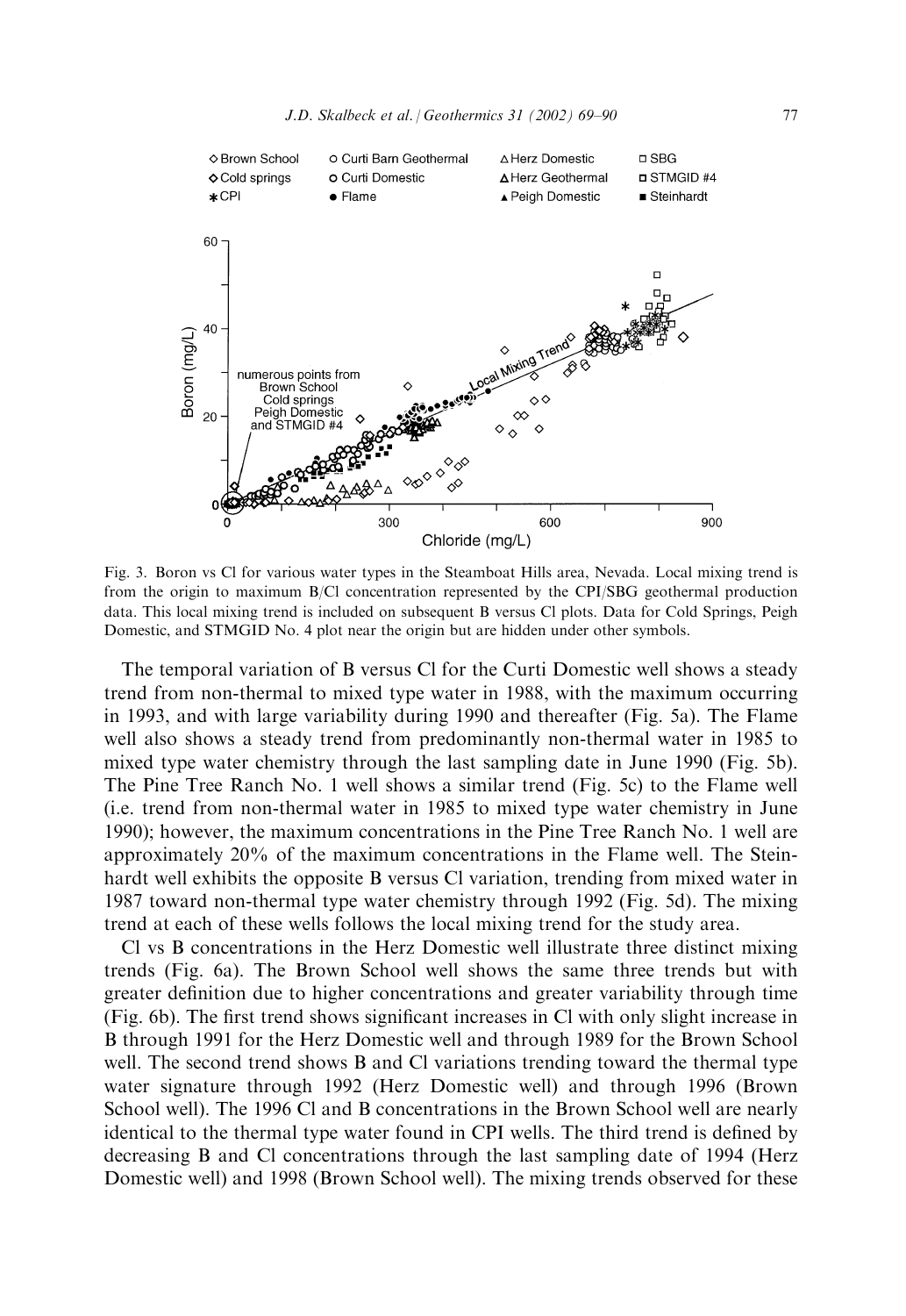two wells with respect to B adsorption and the proximity to faults are discussed below.

Water levels from 1985 to 1998 in domestic wells and geothermal reservoir monitoring wells are shown in Fig. 7. The Herz Geothermal well shows relatively consistent water levels whereas other wells show declining water levels through 1995, with distinct water-level increases in all eight wells between 1995 and 1998. Seasonal fluctuations are evident in the Pine Tree Ranch No. 1 and Steinhardt wells. Water levels were measured from the Pine Tree Ranch No. 2 well rather than the Pine Tree



Fig. 4. Boron vs Cl over time for each well with consistent water chemistry. (a) Peigh Domestic well shows non-thermal type water chemistry. (b) Curti Barn Geothermal well shows thermal type water chemistry. (c) Herz Geothermal well shows mixed type water chemistry (continued on next page).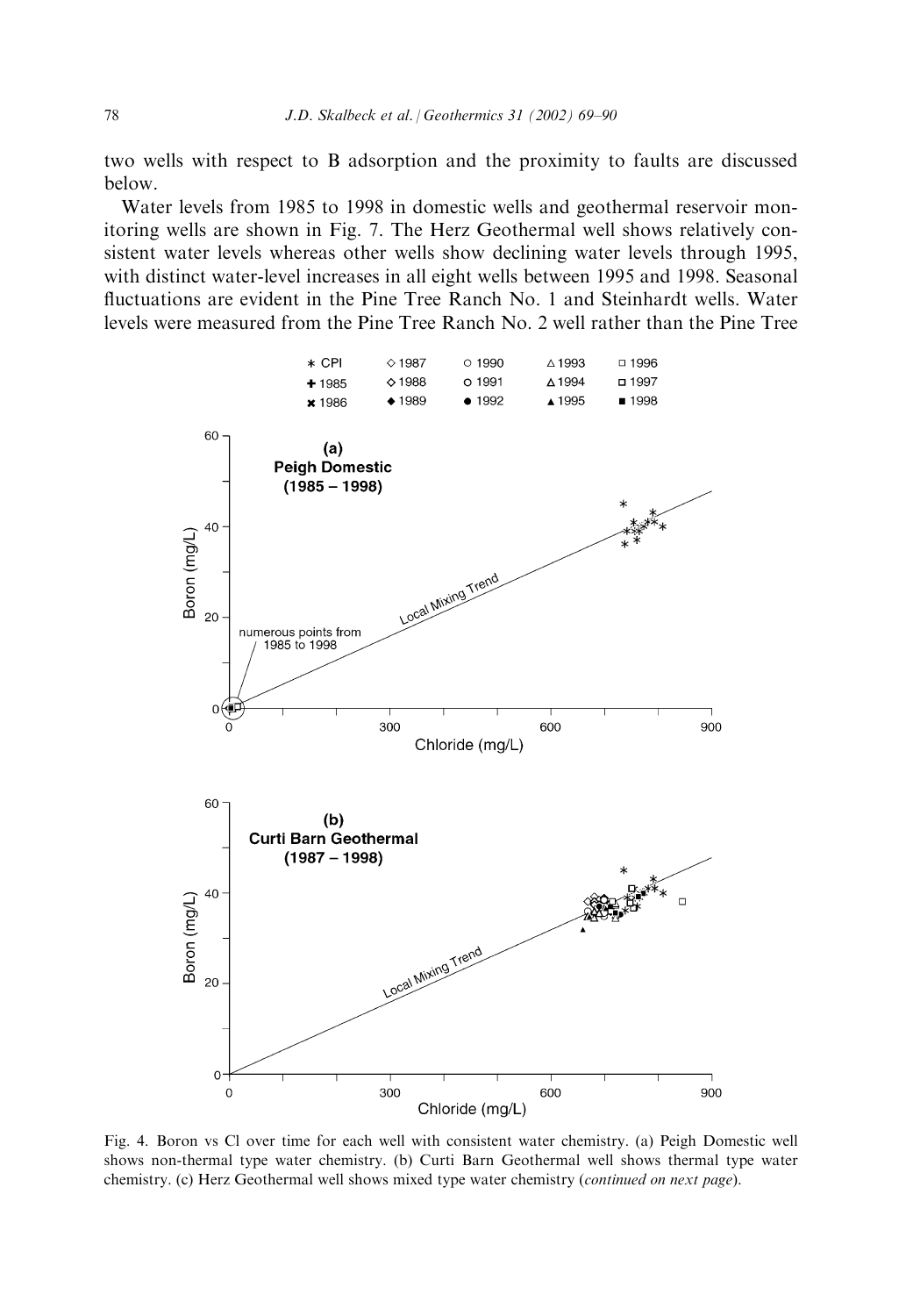

Ranch No. 1 well beginning in September 1996. Water levels for these wells were similar following well completion (see Table 1) and appear consistent following September 1996.

Water temperatures over time for alluvial aquifer wells are shown in Fig. 8. The higher temperature wells (Curti Barn Geothermal, Flame, Herz Geothermal) generally range from 40 to 60 $^{\circ}$ C. Consistent temperatures between 49 and 53 $^{\circ}$ C occur in the Herz Geothermal well. Low temperatures  $(3-30^{\circ}C)$  occur in the Brown School, Curti Domestic, and Herz Domestic wells with strong seasonal fluctuations exhibited in the Brown School and Herz Domestic wells. After 1990, temperatures steadily increased in the Brown School well to  $42^{\circ}$ C in September 1998, and in the Curti Domestic well to  $37^{\circ}$ C in September 1997. Temperatures in the Pine Tree Ranch No. 1 well also show seasonal variation with a range from  $33^{\circ}$ C in January 1985 to  $48^{\circ}$ C in June 1990 (last measurement date). The Peigh Domestic and Steinhardt wells show relatively consistent temperatures of  $30-40^{\circ}$ C.

## 5. Discussion

Regional groundwater flow in the alluvial and fractured volcanic rock aquifer is generally toward the northeast. The general flow direction in the geothermal reservoir system is also toward the northeast; however, the flow of thermal fluids is strongly controlled by faults, so that local directions of flow can vary greatly. The degree of non-thermal and thermal water mixing at a particular well is highly dependent on the location of the well with respect to faults. In some areas vertical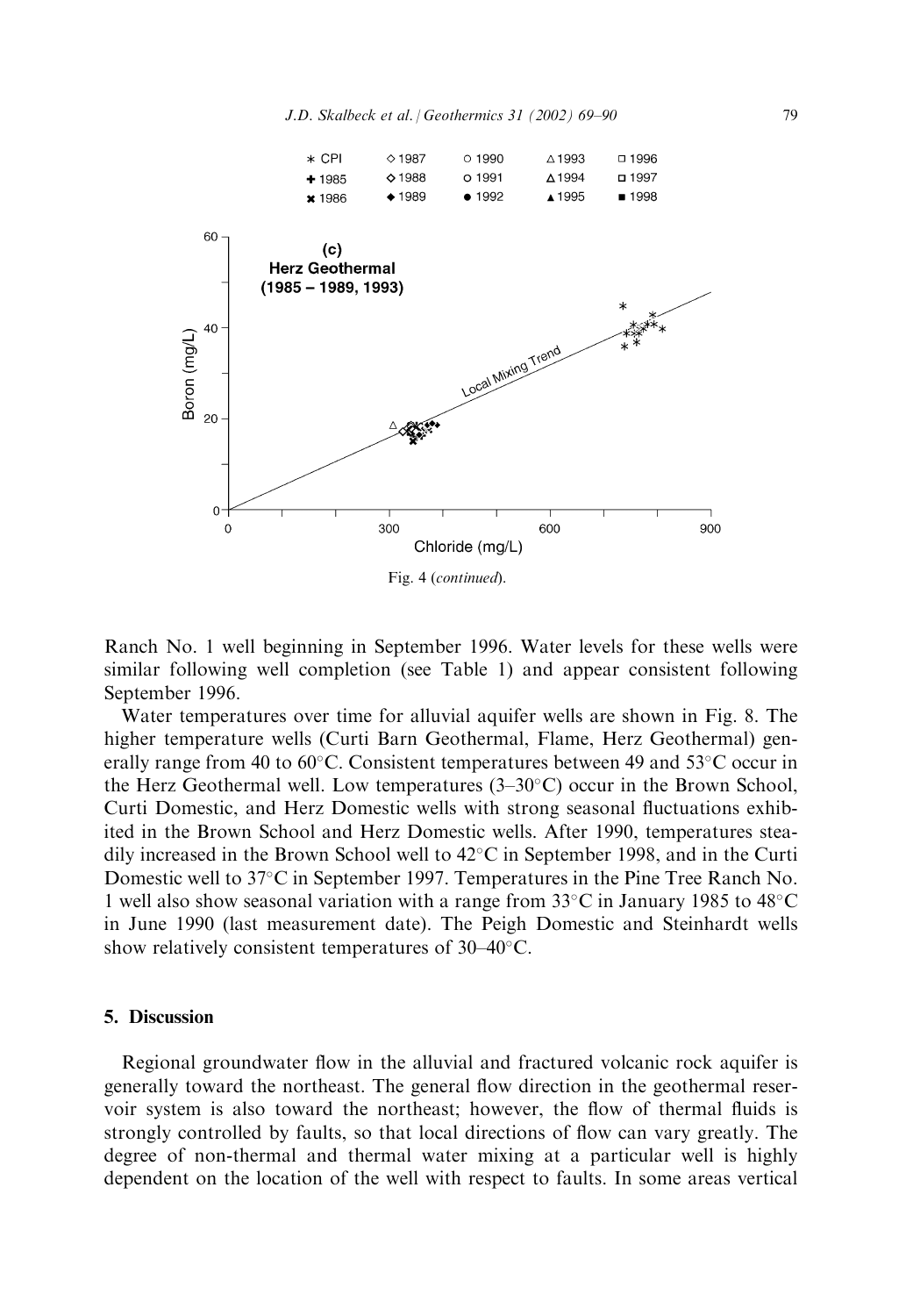flow is important and evaluation of relative well depths and subsurface geology is discussed. The discussion is based on the following three groups of wells: (1) wells showing no temporal variability, (2) wells showing local mixing, and (3) wells showing mixing associated with B adsorption. The final section discusses mixing in the discharge area.



Fig. 5. Boron vs Cl over time for each well shows mixing with time along the local mixing trend. (a) Curti Domestic well shows trend from non-thermal to mixed type water chemistry (increased thermal component). (b) Flame well shows a trend from non-thermal to mixed type water chemistry. (c) Pine Tree Ranch No. 1 well shows increased mixing to a lesser degree than the nearby Flame well. (d) Steinhardt well shows a trend from mixed to non-thermal type water chemistry (decreased thermal component) (continued on next page).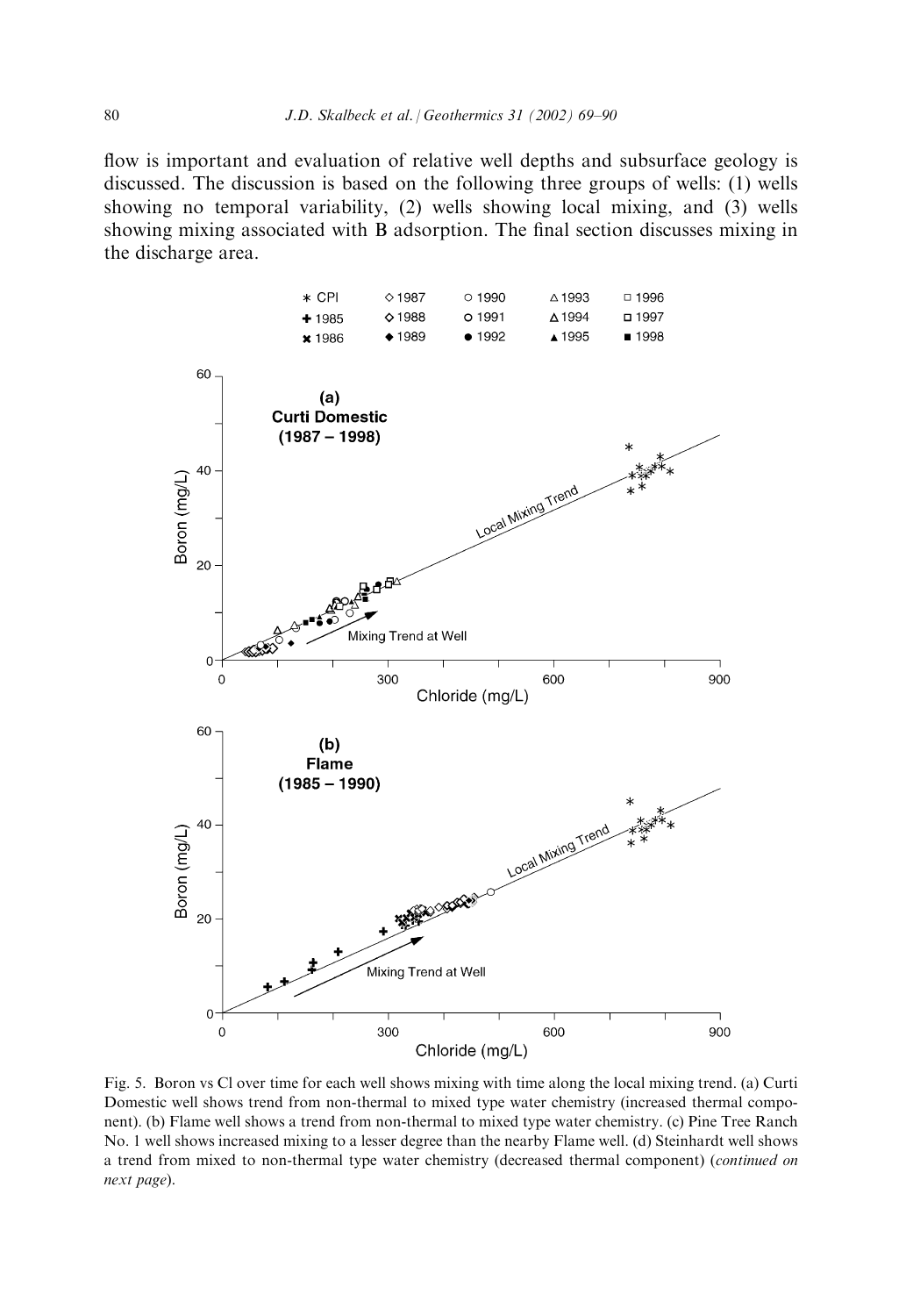

## 5.1. Wells showing no temporal variability

The Peigh Domestic well is located adjacent to a north-trending unnamed fault (Peigh Fault for the purpose of this paper) mapped entirely within the alluvial fan (Bonham and Rogers, 1983). The fluid chemistry for this well indicates that it contains non-thermal water, yet the temperature of this water is warm  $(26-42^{\circ}C)$  relative to other domestic wells. This suggests a nearby thermal source may heat nonthermal water conductively, without any accompanying mixing of thermal water. The Peigh Domestic well is screened from 16 to 26 m below ground surface (bgs) in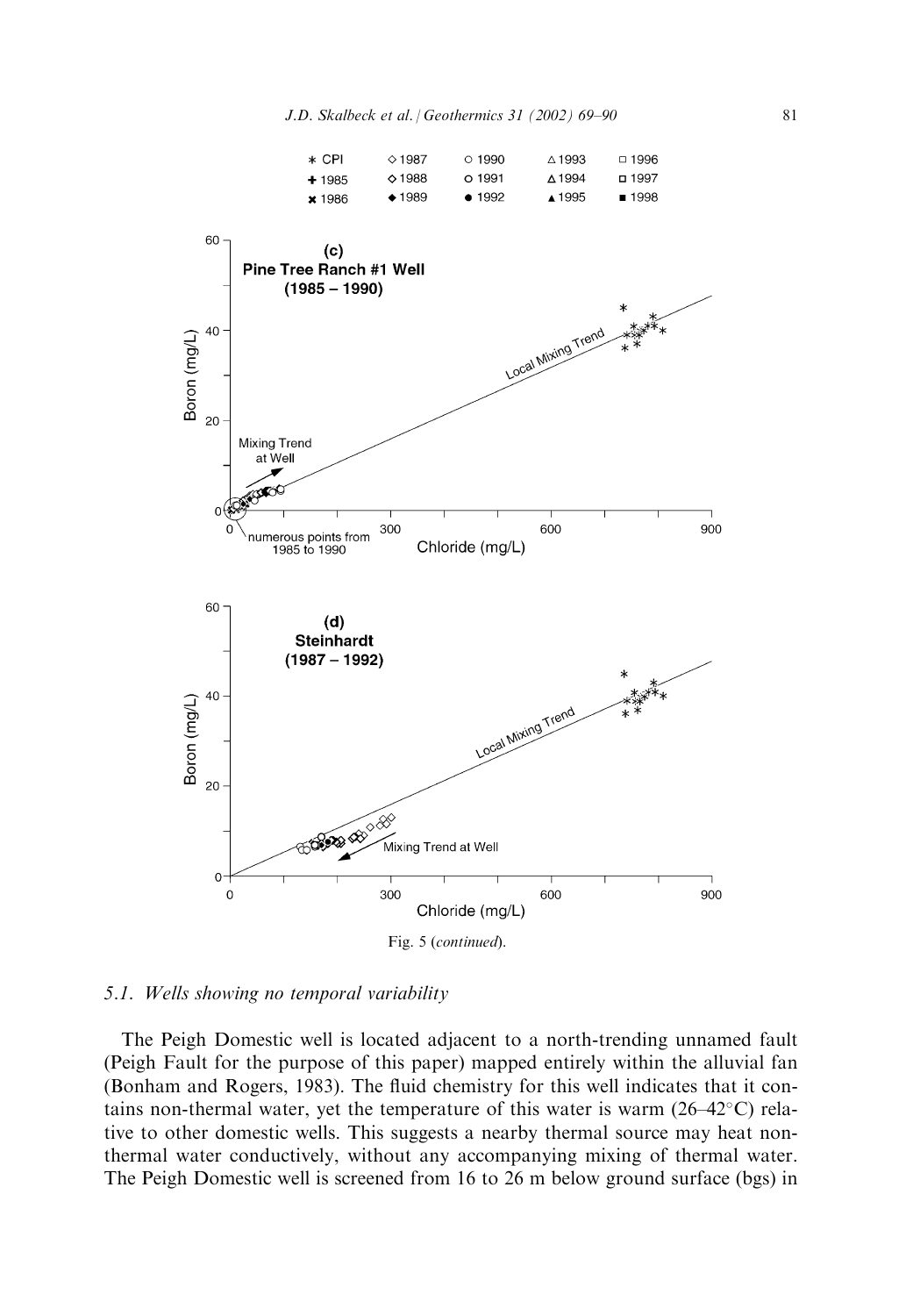

Fig. 6. Boron vs Cl over time for each well where mixing may indicate boron adsorption onto clays in the alluvial aquifer. (a) Herz Domestic well shows increasing chloride concentrations with minimal change in boron concentrations. (b) Brown School well shows multiple mixing trends, suggesting temperature-

alluvial gravel, which is underlain by approximately 8 m of clay and the fractured volcanic bedrock (Fig. 9a). The nearby Peigh Pool Geothermal well, with temperatures between 110 and 115 $\degree$ C, is cased to a depth of 70 m bgs with an open bottom in fractured bedrock. The log for this well indicates that approximately 12 m of clay was encountered between the alluvial gravel and the fractured bedrock (Fig. 9a). The clay layer in this area appears to function as an aquitard limiting vertical fluid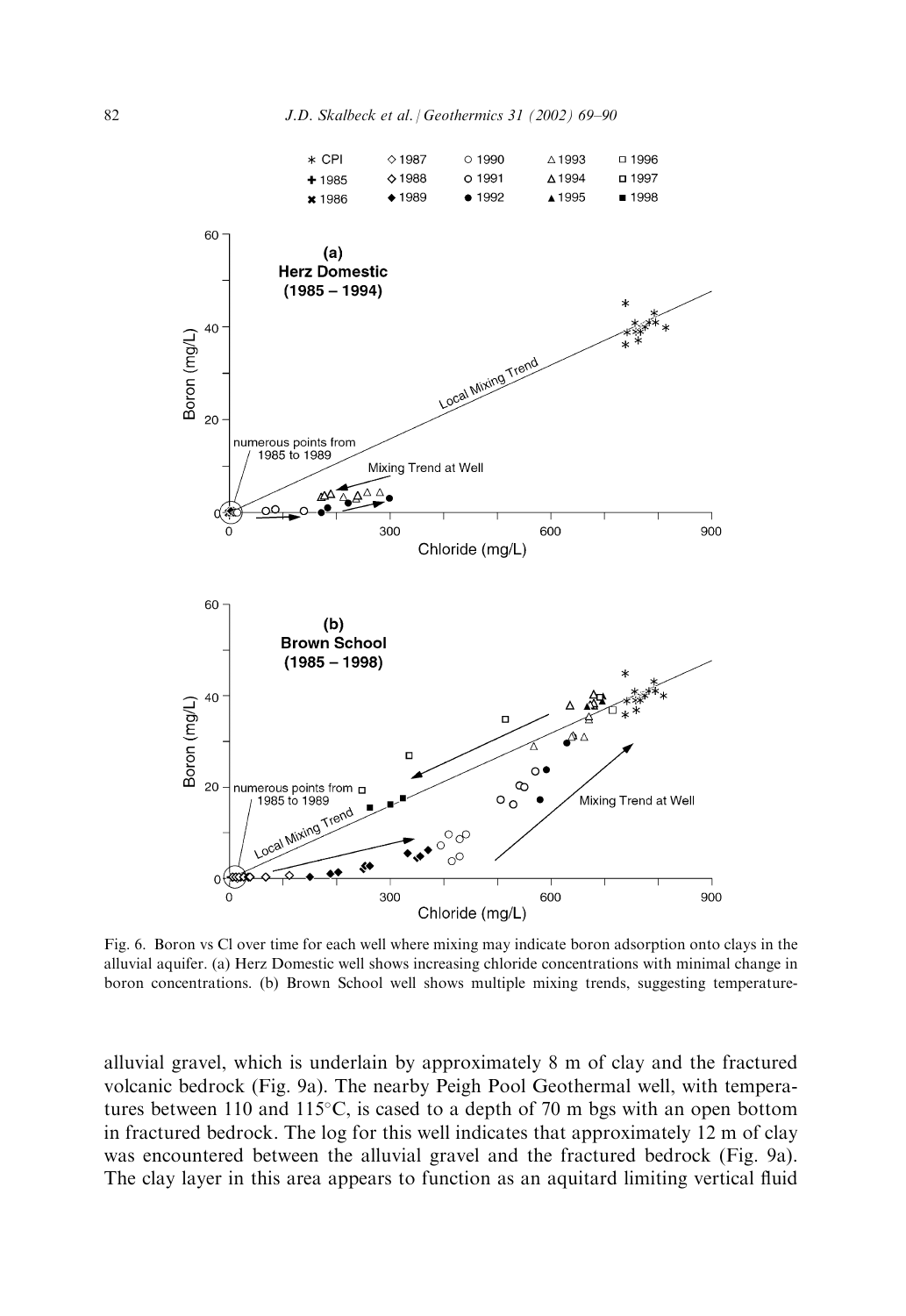

Fig. 7. Water levels over time for alluvial aquifer wells and geothermal reservoir monitoring wells.



Fig. 8. Temperature over time for alluvial aquifer wells.

mixing in this area but may allow thermal conduction to produce the elevated temperatures observed in the Peigh Domestic well.

The Herz Geothermal well is located between the north-trending Herz Fault and Sage Hill Road Fault (Yeamans, 1988) as shown in Fig. 2. The southern extent of these two faults is coincident with SBG injection wells IW-1 and IW-2. The Herz Geothermal well exhibits remarkably consistent B and Cl data of mixed type water chemistry as well as consistent temperature and water level data over time. These relationships suggest that the proportion of non-thermal to thermal water has not varied at this location.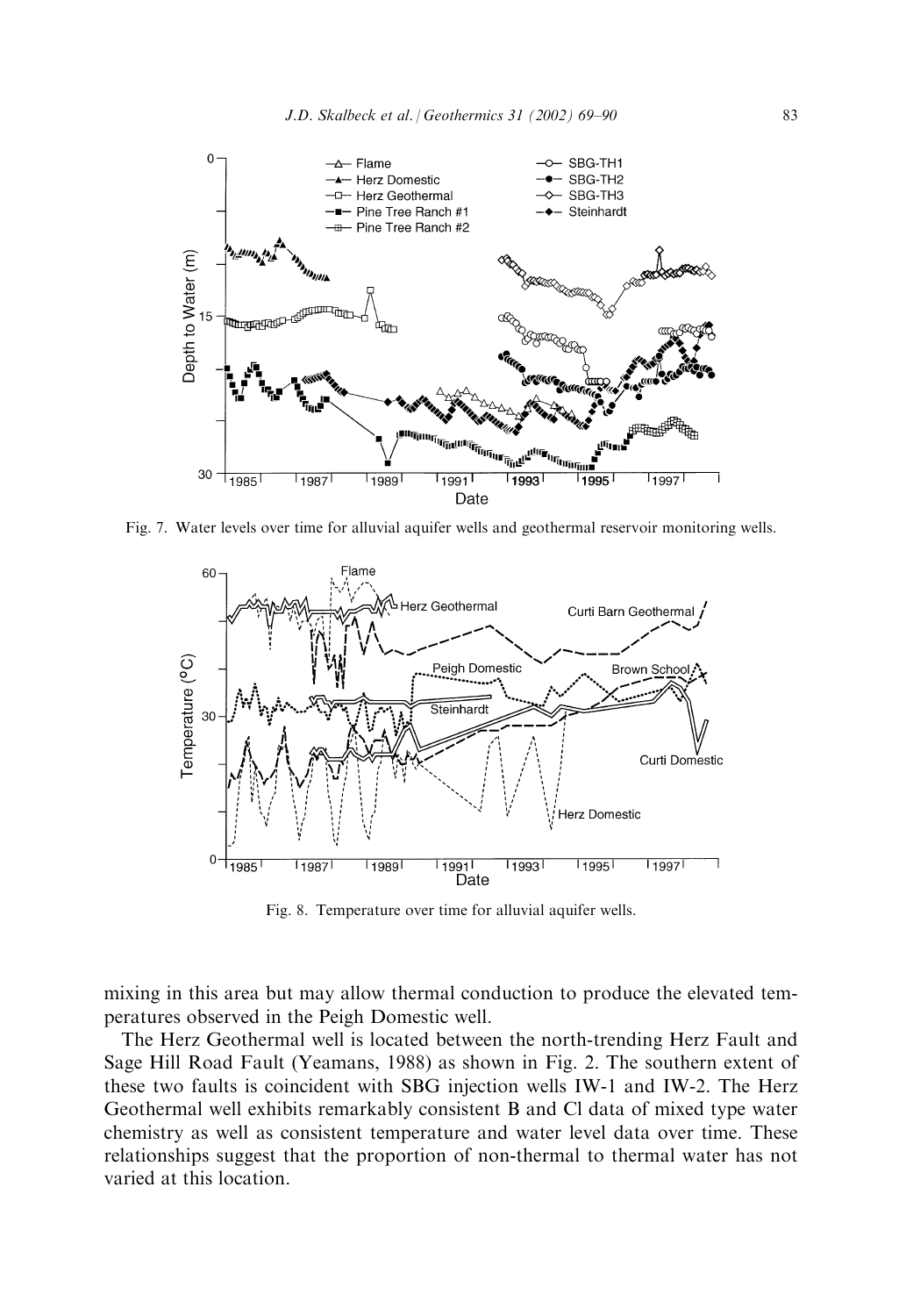

Fig. 9. Cross sections of local geology, well completion details, water chemistry type and water temperatures. Temperature for Peigh Pool Geothermal well was measured downhole; temperatures for other wells measured from samples. (a) Peigh Domestic and Peigh Pool Geothermal wells. (b) Curti Domestic and Curti Barn Geothermal wells. (c) Pine Tree Ranch Nos. 1 and 2 and Flame wells. Note: horizontal distances between wells are from the well centers and well diameter is not to scale.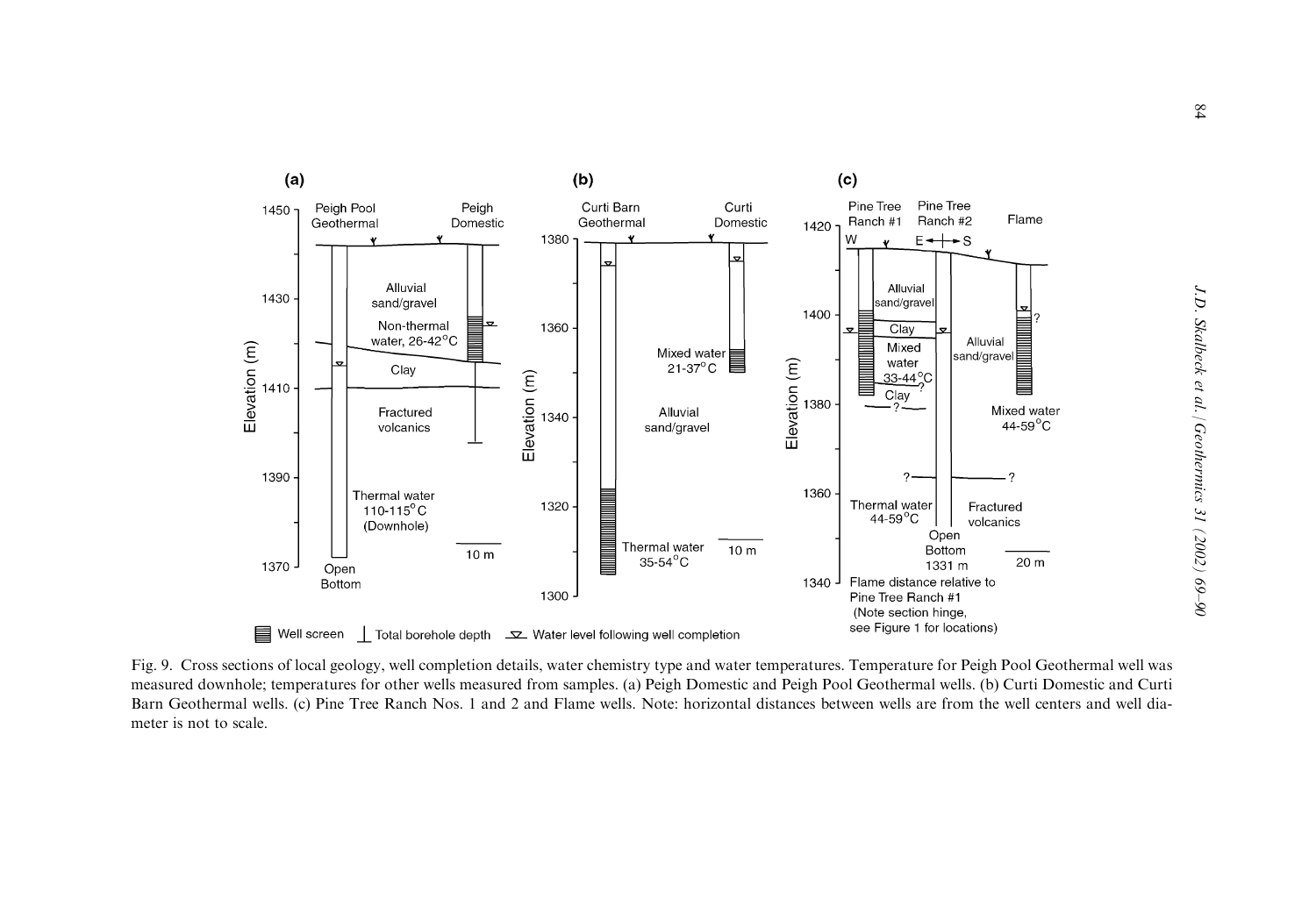The Curti Barn Geothermal well is located northeast of the SBG production field within the discharge area of the geothermal system. The Curti Barn Geothermal well, screened within the alluvial aquifer from 55 to 74 m bgs (Fig. 9b), exhibits nearly constant thermal type water chemistry and relatively consistent temperatures, generally above  $40^{\circ}$ C. These data suggest that the lower portion of the alluvial aquifer is in direct connection with thermal water leaking from the geothermal reservoir. The characteristics of the upper portion of the alluvial aquifer are illustrated through the results of the Curti Domestic well, as discussed in the following section.

## 5.2. Wells showing local mixing

The Curti Domestic well is screened from 24 to 29 m bgs and is located within 30 m of the Curti Barn Geothermal well (Fig 9b). Temperature data are consistent with B and Cl data, indicating an increased component of thermal water beginning in 1990. The B and Cl data indicate that mixing for this well is coincident with the local mixing trend, suggesting a direct hydraulic connection with the geothermal system. The chemistry data suggest that an upward vertical hydraulic gradient within the alluvial aquifer may produce mixing in the Curti Domestic well; however, no water level data are available to confirm this hypothesis. The dynamics of mixing in this geothermal discharge area will be further discussed in a following section.

The Flame well is located along the northern portion of the north-trending Mud Volcano Basin Fault (Fig. 2). The B versus Cl temporal variation along the local mixing trend suggests a direct connection with the geothermal reservoir, with steadily increasing inputs of thermal water to this well from 1985 to 1990. No data are available from the Flame well after 1990. Well completion information is not available for the Flame well; however, Yeamans (1988) reported that the well is thought to be completed with a similar total depth to the nearby Pine Tree Ranch No. 1 well, which has a total depth of 30 m (Fig 9c). Thus, the Flame well is likely completed in the alluvial aquifer. The Flame well illustrates that migration of geothermal water occurs along a permeable fault. The CPI Cox I-1 geothermal injection well, situated near the southern extent of the Mud Volcano Basin Fault, was likely installed to utilize the permeable nature of this fault. The Cox I-1 injection well was completed in May 1981 and began accepting thermal fluid in May 1987.

The Pine Tree Ranch No. 1 well is located approximately 30 m west of the Pine Tree Ranch No. 2 well and approximately 60 m north of the Flame well (Figs. 2 and 9c). The Pine Tree Ranch No. 2 and the Flame wells are both located within the trace of Mud Volcano Basin Fault, so that the Pine Tree Ranch No. 1 well is located approximately 30 m from this fault. The Pine Tree Ranch No. 1 well is screened from 18 to 32 m bgs within the alluvial aquifer while the Pine Tree Ranch No. 2 well has an open bottom at 133 m bgs within the fractured volcanics. Historical sampling has not been conducted for the Pine Tree Ranch No. 2 well but recent sampling indicates thermal water in this well. The B and Cl variation for the Pine Tree Ranch No. 1 well is along the local mixing trend, indicating a direct connection with the geothermal reservoir; however, the B and Cl concentrations are less than those in the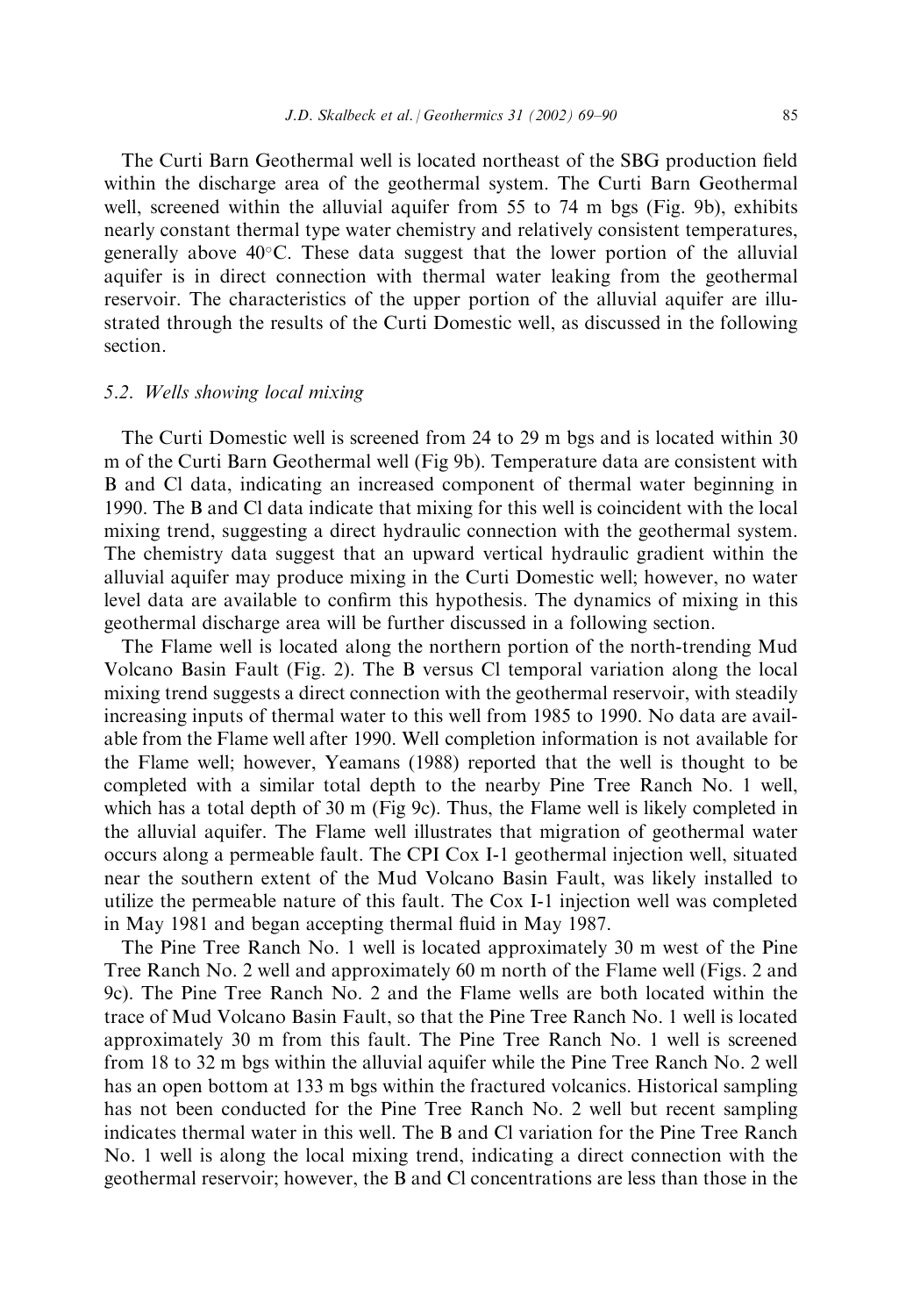Flame well. This decrease of B and Cl concentrations with distance from a fault suggests that most of the geothermal fluid flows along the permeable fault rather than through the matrix of the geothermal reservoir. Mixing of thermal and nonthermal water is greatest in close proximity to a permeable fault and thermal water characteristics decrease with distance from the fault.

The Steinhardt well is located east of the SBG production field on the opposite side of the north-trending Steamboat Springs fault system. This fault system is spatially coincident with historical hot springs and is likely a zone of upward vertical groundwater flow. The declining B versus Cl temporal trend in the Steinhardt well indicates a decrease in the thermal water component that is consistent with the decline in hot spring activity. Clearly, less thermal water migrates across this fault system after 1987. In addition, cessation of Washoe County production from nearby Trans Sierra 1, 2, and 3 wells in 1985 (Washoe County internal files) could have contributed to the observed decrease in B and Cl concentrations. Reduced production by Washoe County may have resulted in more non-thermal water and initiation of production at the power plants may have resulted in less thermal water available for mixing. Relatively constant temperatures for this well do not provide any corroborative evidence for changes in the amount of thermal and non-thermal water inputs to this area.

# 5.3. Wells showing mixing associated with boron adsorption

The Brown School well is located approximately 50 m west of the north-trending Sage Hill Road Fault, whereas the Herz Domestic well is situated between the north-trending Herz Fault and Mud Volcano Basin Fault approximately 250 m from each fault (Fig. 2). As discussed above, the greater changes in B and Cl concentrations at the Brown School well compared to those at the Herz Domestic well could be a result of its closer proximity to a north-trending fault. The mixing trends observed in these two wells may result from B adsorption on clays in the alluvial aquifer as fluids flow away from the faults into the porous media of the alluvial aquifer. The B and Cl concentrations observed in other wells plot along the local mixing trend line; however, the first mixing trend observed at the Herz Domestic and Brown School wells clearly shows that B is retarded relative to Cl. This trend suggests that clays in the alluvial aquifer may adsorb B.

The second mixing trend observed after 1989 (Brown School well) and after 1991 (Herz Domestic well) may represent desorption of B from clays as a result of increasing temperature, or decreased adsorption of B on clays in the alluvial aquifer. The period of dates over which this second mixing trend occurs is coincident with increasing temperature in the Brown School well. Goldberg et al. (1993) have demonstrated that B adsorption on clays in soil decreases with increasing temperature. However, data for the Herz Domestic well do not conclusively show an increase in temperature for this time period. An alternative interpretation could be decreased adsorption of B on clays in the alluvial aquifer. Vengosh and Keren (1996) found delayed arrival times of B relative to Cl migrating vertically through the unsaturated zone and suggested that cation-exchange reactions might control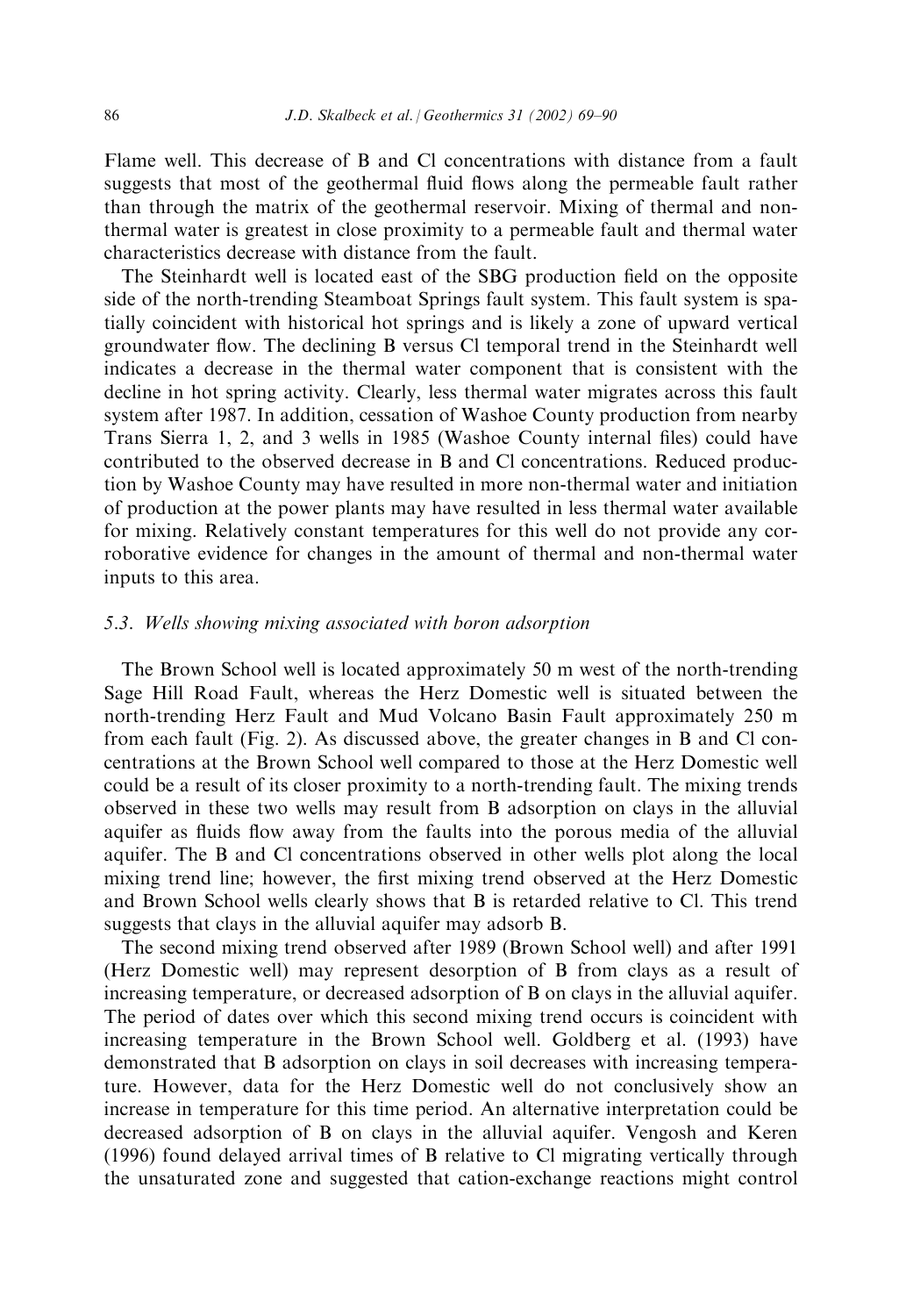ion transport in groundwater. These authors conclude that once exchangeable and adsorbed sites are filled, B is no longer adsorbed and behaves conservatively like Cl.

The third mixing trend, illustrated best by the Brown School well, shows the B and Cl variation following the local mixing trend, which suggests that both ions are behaving conservatively. The decrease in concentrations is coincident with alluvial aquifer water level recovery in the study area and suggests that more non-thermal water is available for mixing.

# 5.4. Discharge area mixing

The close proximity of the Curti Domestic and Curti Barn Geothermal wells, located in the discharge area of the geothermal system, allows for evaluation of mixing relationships. The factor increase (Table 2) for each constituent (except for As) of the Curti Barn Geothermal well is nearly identical with the temperature factor increase, suggesting a clear, uncomplicated mixing relation between thermal and non-thermal water. Because As concentrations are low, slight variability in As concentrations can lead to high variability in the factor increase. The Curti Domestic well shows an identical temperature factor increase to that of the Curti Barn Geothermal well but with greater and variable increases for each constituent, suggesting non-thermal and thermal water mixing in this well. Since Cl acts conservatively in groundwater, the Cl concentration can be used to calculate the percentage of thermal water in the Curti Domestic well over time (Fig. 10). The percent of thermal water for each sample date was calculated assuming a constant non-thermal Cl concentration of 3 mg/l (average concentration in Peigh Domestic well) and the Cl concentration in the Curti Barn Geothermal well (660–844 mg/l). The percentage of thermal water in the Curti Domestic well ranges from 6 to 44%, with a peak value in March 1993. A strong seasonal trend is evident with lower thermal input in the fall and greater percentages of thermal water in the spring. This trend shows an inverse relationship between groundwater recharge of non-thermal water and the percentage of thermal water in the Curti Domestic well. More non-thermal water is available for



Fig. 10. Percentage of thermal water over time in the Curti Domestic well.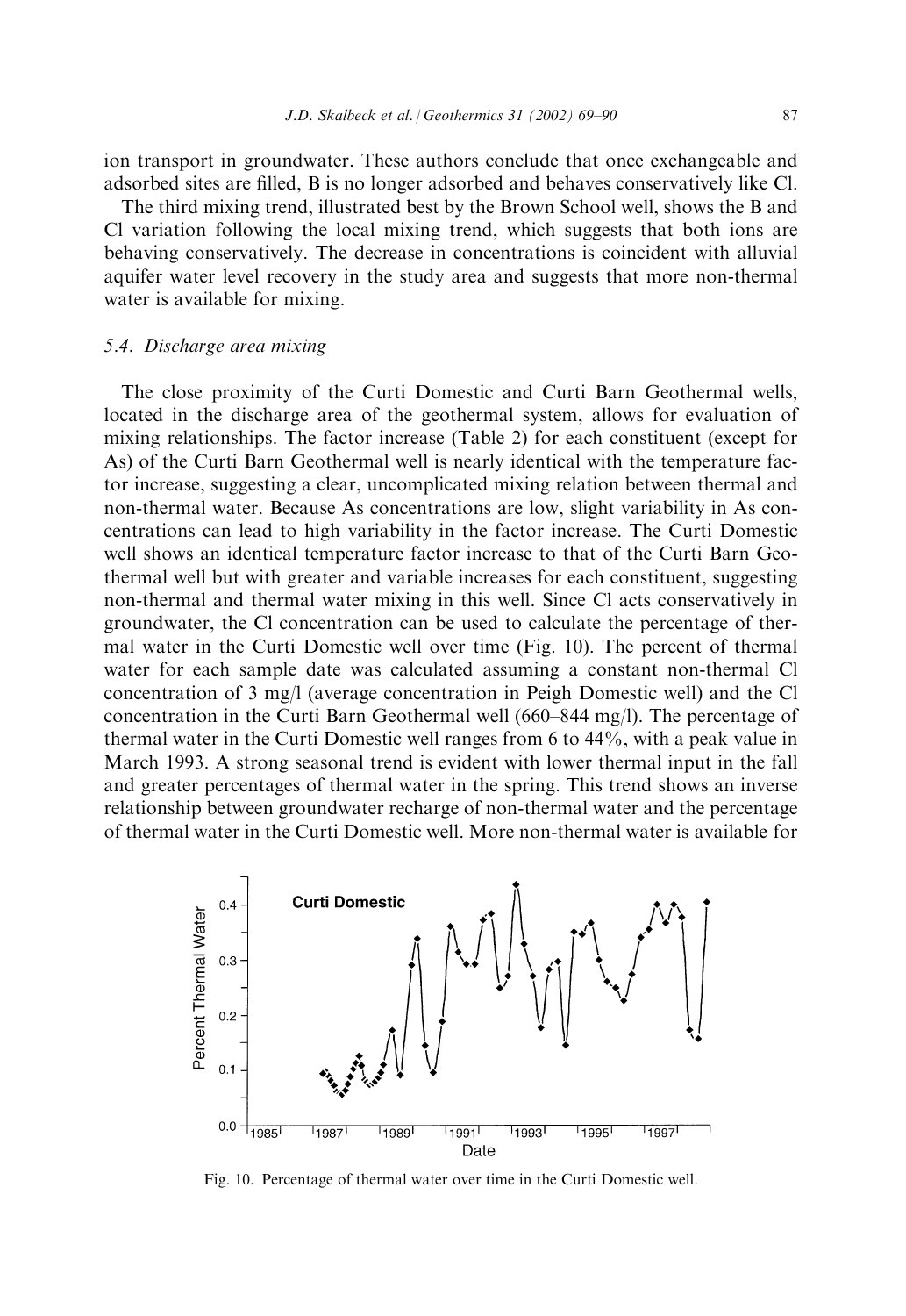mixing in the fall due to groundwater recharge from irrigation in surrounding agricultural fields over the summer months. A similar relation between Cl and static water levels was attributed to groundwater recharge from irrigation (Yeamans, 1985). The overall trend shows an increase in the thermal water component over time, suggesting that more thermal water is available due to shallow injection of spent fluid at geothermal power facilities.

## 6. Conclusions

B and Cl data for non-thermal, thermal, and mixed type waters fall along a common trend suggesting simple mixing of thermal and non-thermal waters and a common source of thermal water for both power plants. Three wells (Peigh, Curti Barn Geothermal, Herz Geothermal) show consistent B and Cl values over time. These wells represent type members of non-thermal, thermal, and mixed waters that are used for comparison with other wells. Temporal B versus Cl trends show strong mixing in the geothermal discharge area and along prominent north-trending faults (e.g. Herz Fault and Mud Volcano Basin Fault) that apparently connect the geothermal reservoir to the alluvial aquifer. Temperature and water level data provide supporting evidence for the timing of the mixing. Potential mechanisms for the initiation of changes in the proportions of thermal and non-thermal waters include: (1) increased groundwater extraction from alluvial aquifers for municipal water supply, thus reducing the available non-thermal component (eg. Herz Domestic and Pine Tree Ranch No. 1 wells); (2) water level declines because of decreased recharge due to reduced irrigation and below normal precipitation from 1986–1994, also reducing the available non-thermal component (eg. Herz Domestic and Pine Tree Ranch No. 1 wells); and (3) injection of thermal waters in geothermal reservoir areas that may have greater connectivity to the alluvial aquifers than the extraction areas, increasing the thermal water component (e.g. Curti Domestic and Flame wells). Comparison of the Pine Tree Ranch No. 1 well with the Flame well illustrates that the amount of thermal water decreases with distance from a permeable fault. The Steinhardt well shows reduced thermal water component with time; cessation of municipal production of non-thermal water has likely increased the percentage of non-thermal water in the area. The calculated percent of thermal water in the Curti Domestic well in the geothermal discharge area shows a strong inverse relation with seasonal groundwater recharge (maximum recharge in the fall). The geothermal reservoir and the alluvial aquifer are hydraulically connected in at least some portions of the study area and fault-controlled flow apparently provides the connectivity.

Based on data discussed here, a number of faults that conduct thermal fluids from the geothermal system to the alluvial aquifer have been identified. Wells located near these faults respond to hydrologic changes to a greater degree than wells located between faults. Further delineation of these hydrologically significant faults, and identification of others, will allow for a better understanding of the connectivity of these two resources.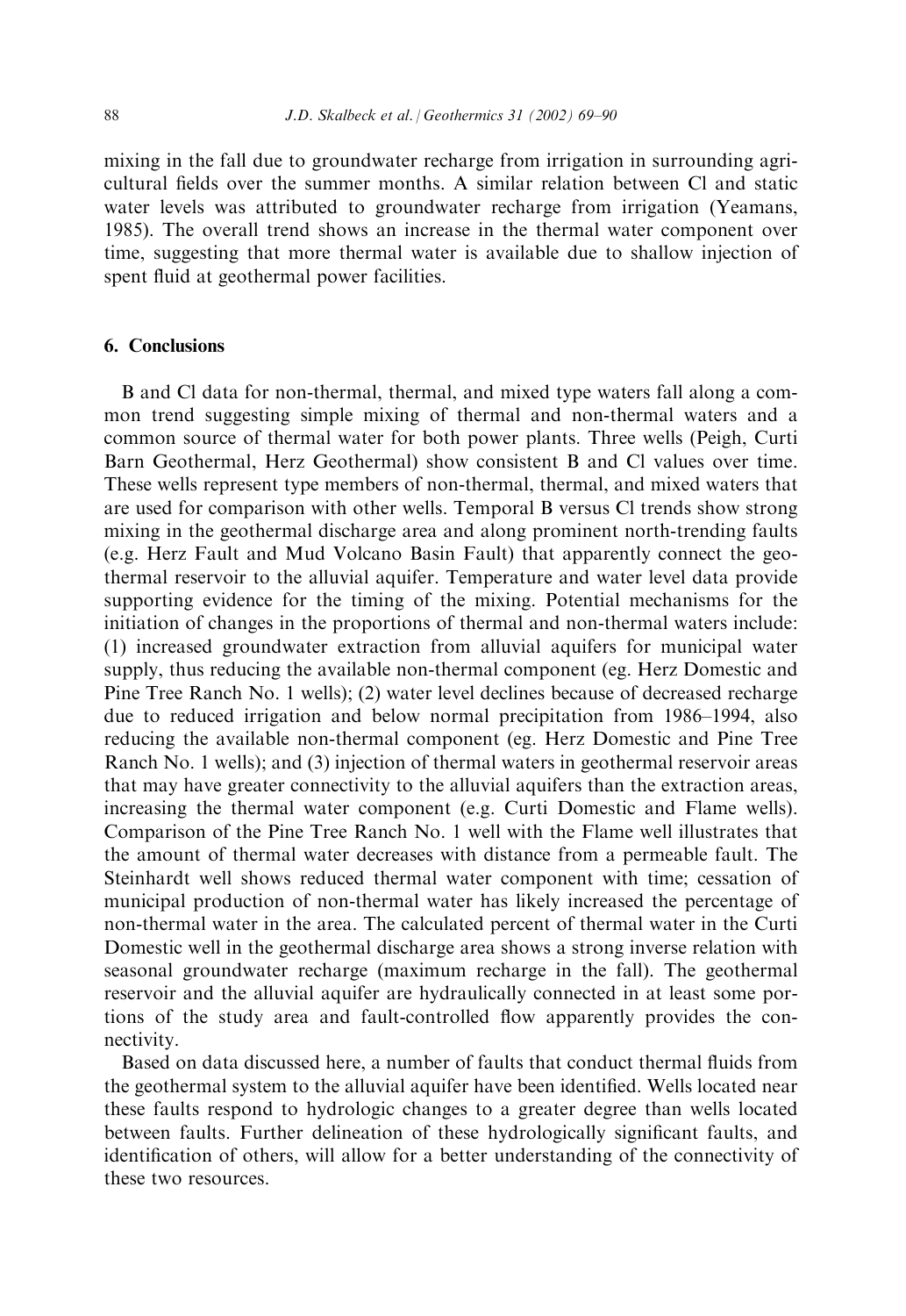## Acknowledgements

This work was supported by the Washoe County Department of Water Resources, Utility Services Division under a Joint Agreement with SB Geo, Inc. and Steamboat Development Corporation. Additional funding for John Skalbeck was provided from a scholarship by the Women's Auxiliary to the Association of Mining, Metallurgical, and Petroleum Engineers. The authors wish to thank Ted DeRocher of Caithness Power, Inc. and Colin Goranson representing SB Geo, Inc. for providing geochemical databases and for freely sharing their knowledge of the Steamboat Hills area. Alfred Truesdell and one anonymous referee provided thorough and careful reviews. Bob Karlin of Mackay School of Mines helped refine the manuscript and Susan Tingley of the Nevada Bureau of Mines and Geology provided assistance with graphics.

## References

- Abbott, R.E., Louie, J.N., 2000. Depth to bedrock using gravimetry in the Reno and Carson City, Nevada, area basins. Geophysics 65 (2), 340–350.
- Bateman, R.L., Scheibach, R.B., 1975. Evaluation of geothermal activity in the Truckee Meadows, Washoe County, Nevada. Nevada Bureau of Mines and Geology, Rpt. 25, 38 p.
- Bonham Jr., H.F., Rogers, D.K., 1983. Geologic map, Mt. Rose NE quadrangle: Nevada Bureau of Mines and Geol., Map 4Bg.
- Bonham Jr., H.F., Bell, J.W., 1993. Geologic map, Steamboat quadrangle: Nevada Bureau of Mines and Geol., Map 4Fg.
- Cohen, P., Loeltz, O.J., 1964. Evaluation of hydrogeology and hydrogeochemistry of the Truckee Meadows area, Washoe County Nevada. U.S. Geol. Surv. Water Supply Paper 1779-S, 63 p.
- Cooley, R.L., Fordham, J.W., Westphal, J.A., 1971. Hydrology of Truckee Meadows, Nevada. Center for Water Research, Desert Research Institute, University of Nevada System, Project Rpt. 15, 49 p.
- Desert Research Institute, 2000. Western Regional Climate Center. Western U.S. Climate Historical Summaries and SNOWTEL Data, World Wide Web Site, http://www.wrcc.dri.edu/.
- DeRocher, T., 1996. Historical summary of Caithness Power, Inc.. Hydrologic monitoring of the Steamboat Hills region, 1987–Present. Draft unpublished report for Yankee/Caithness, 46 p.
- Environmental Management Associates, 1993. Yankee/Caithness Joint Venture, L.P. Steamboat Hills Geothermal project, plan of operation/Plan of utilization amendment for geothermal fluid rate increase, Preliminary Environmental Assessment. Unpublished report for Yankee/Caithness.
- Flynn, T., Ghusn Jr., G. 1984. Geologic and hydrologic research on the Moana geothermal system, Washoe County, Nevada. Division of Earth Sciences, UNLV report, 148 p.
- Goldberg, S., Forester, H.S., Heick, E.L., 1993. Temperature effects on boron adsorption by reference minerals and soils. Soil Science 156 (5), 316–321.
- Goranson, C., 1991. Summary and interpretation of six years of groundwater monitoring data and four years of geothermal production and injection well operations at the SB GEO, Inc. geothermal binary power plant, Steamboat Springs, Nevada. Prepared for SB GEO, Inc., 44 p.
- Ingraham, N.L., Taylor, B.E., 1991. Light stable isotope systematics of large-scale hydrologic regimes in California and Nevada. Water Resources Research 27 (1), 77–90.
- Lyles, B.F., 1985. Time-variant hydrogeologic and geochemical study of selected thermal springs in Western Nevada. Unpublished MS thesis, University of Nevada, Reno, 203 p.
- Mariner, R.H., Janik, C.J., 1995. Geochemical data and conceptual model for the Steamboat Hills geothermal system, Washoe County, Nevada. Geothermal Resources Council Transactions 19, 191–200.
- Nehring, N.L., 1980. Geochemistry of Steamboat Springs, Nevada. US Geol. Surv. Open-File Rpt. 80- 887, 61 p.